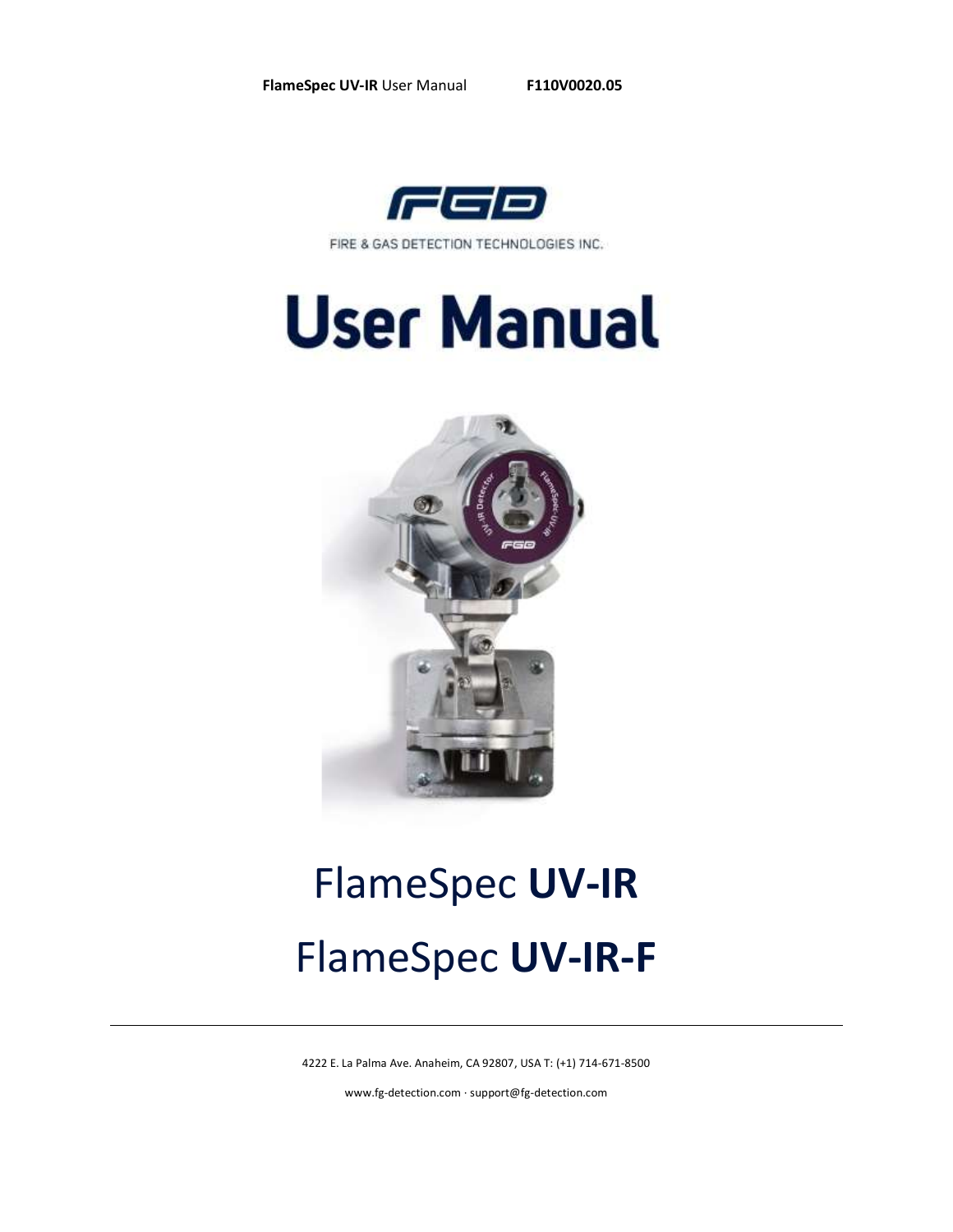#### FlameSpec-UV-IR UV/IR Flame Detector User Guide, May 2020

Copyright © Fire & Gas Detection Technologies Inc. All rights reserved.

The owner or authorized user of a valid copy of this manual may reproduce this publication for the purpose of learning to use the specified equipment. No part of this publication may be reproduced or transmitted for commercial purposes, such as selling copies of this publication or for providing paid for support services.

The Fire & Gas Detection Technologies logo is a trademark of Fire & Gas Detection Technologies Inc., registered in the U.S. and other countries.

Every effort has been made to ensure that the information in this manual is accurate. However, Fire & Gas Detection Technologies Inc. is not responsible for any inaccuracy or omission in this document. The information in this document is subject to change without notice.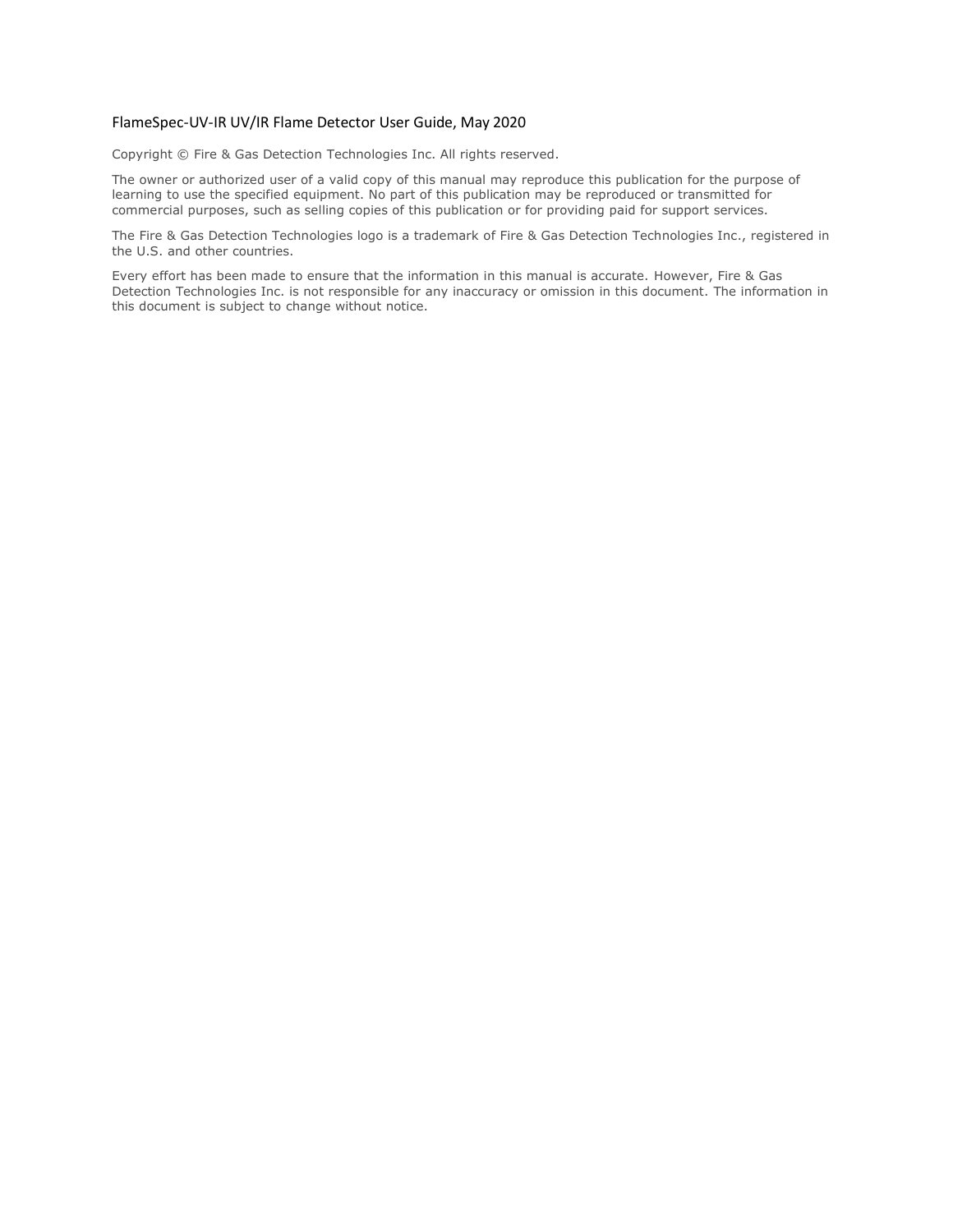

# **Table of Contents**

| 1.             |     |  |
|----------------|-----|--|
|                | 1.1 |  |
|                | 1.2 |  |
|                | 1.3 |  |
| $\overline{2}$ |     |  |
|                | 2.1 |  |
|                | 2.2 |  |
|                | 2.3 |  |
|                | 2.4 |  |
|                | 2.5 |  |
|                | 2.6 |  |
| $\mathbf{3}$   |     |  |
|                | 3.1 |  |
|                | 3.2 |  |
|                | 3.3 |  |
|                | 3.4 |  |
|                | 3.5 |  |
|                | 3.6 |  |
|                | 3.7 |  |
| 4              |     |  |
|                | 4.1 |  |
|                | 4.2 |  |
|                | 4.3 |  |
| 5              |     |  |
|                | 5.1 |  |
|                | 5.2 |  |
|                | 5.3 |  |
|                |     |  |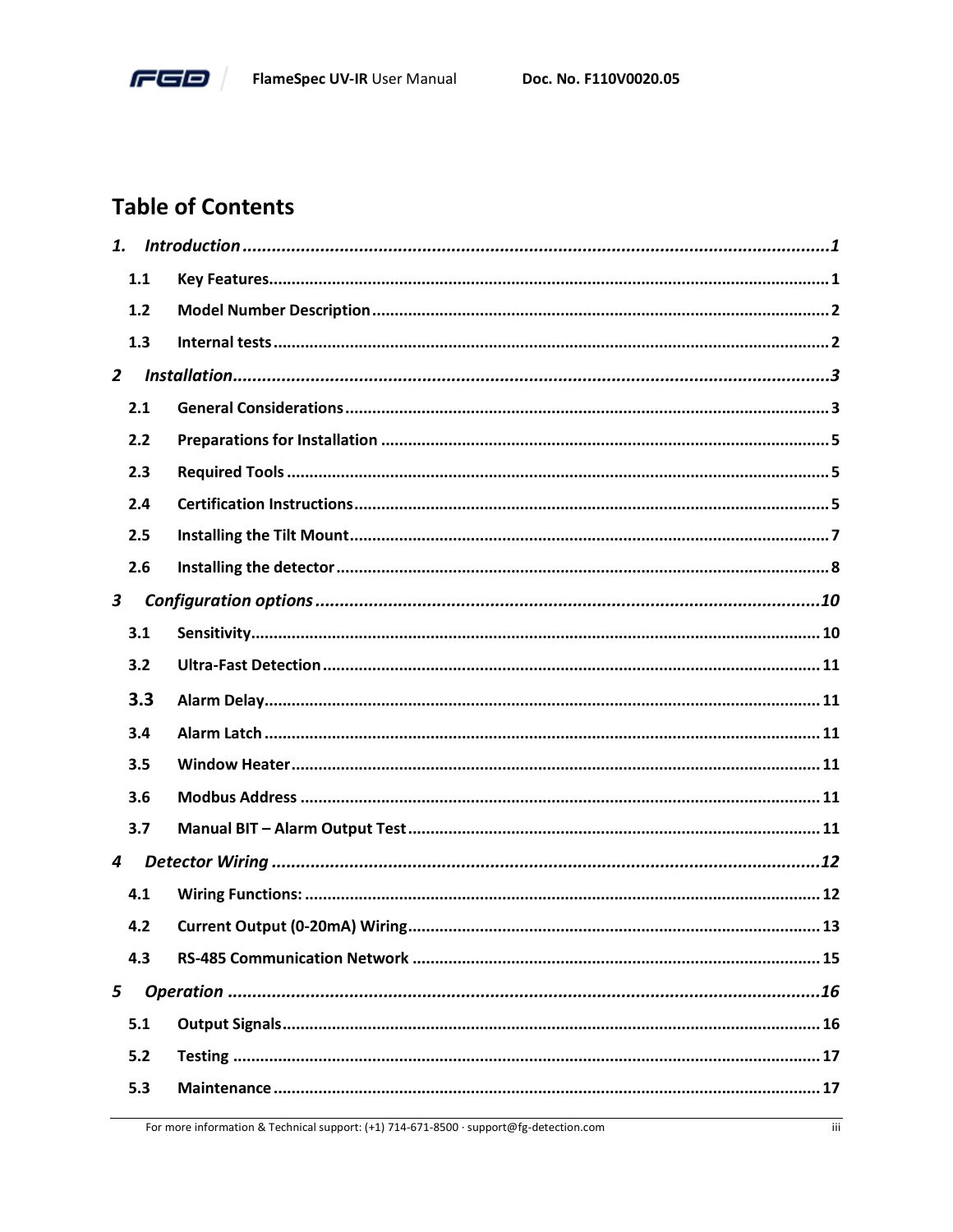

|              | 5.4               |  |
|--------------|-------------------|--|
| 6            |                   |  |
|              | 6.1               |  |
|              | 6.2               |  |
|              | 6.3               |  |
|              | 6.4               |  |
|              | 6.5               |  |
|              | 6.6               |  |
|              | 6.7               |  |
|              | 6.8               |  |
| $\mathbf{z}$ |                   |  |
|              | Appendix A        |  |
|              | A.1               |  |
|              | A.2               |  |
|              | <b>Appendix B</b> |  |
|              | B.1               |  |
|              | B.2               |  |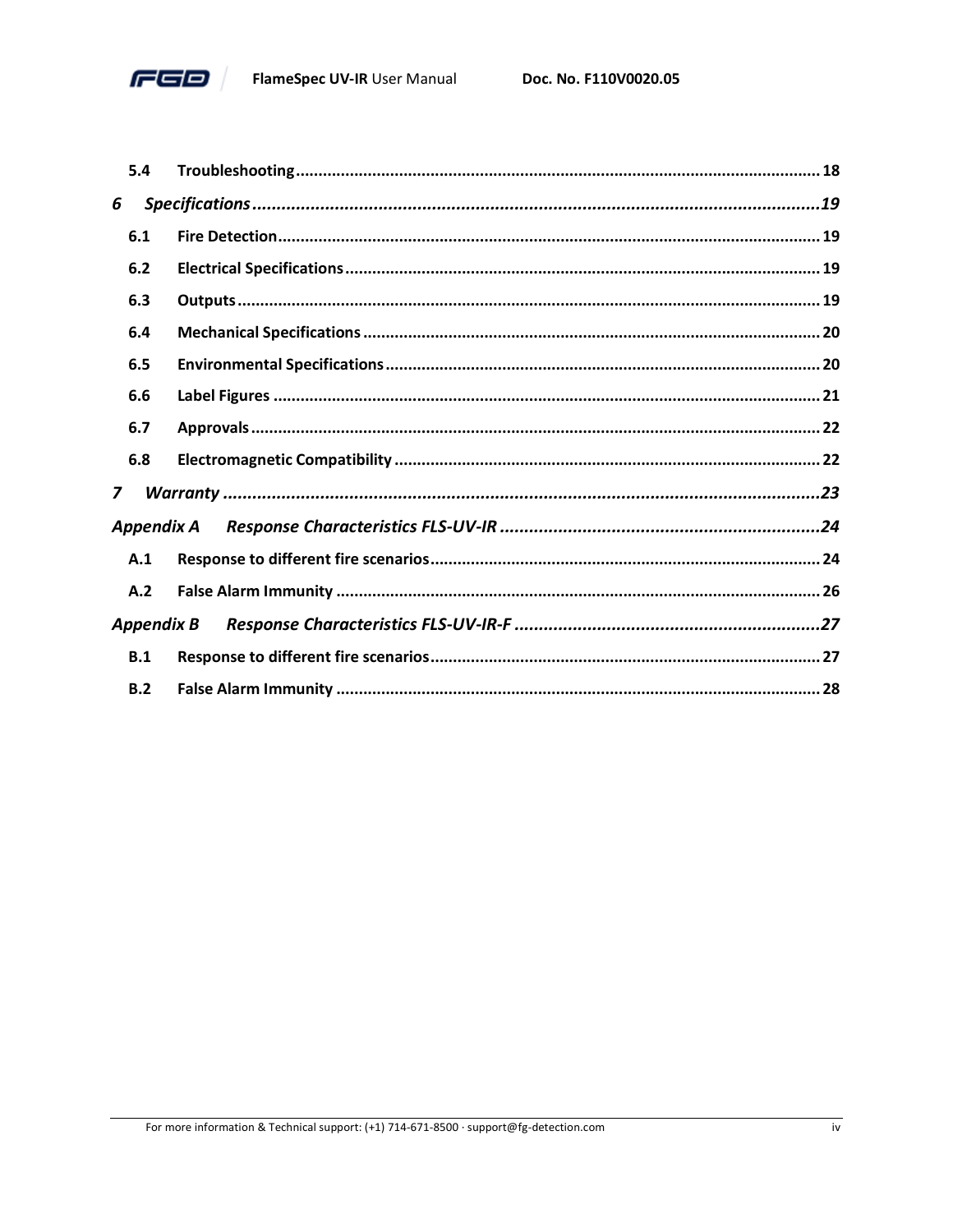

# **List of Figures**

# **List of Tables**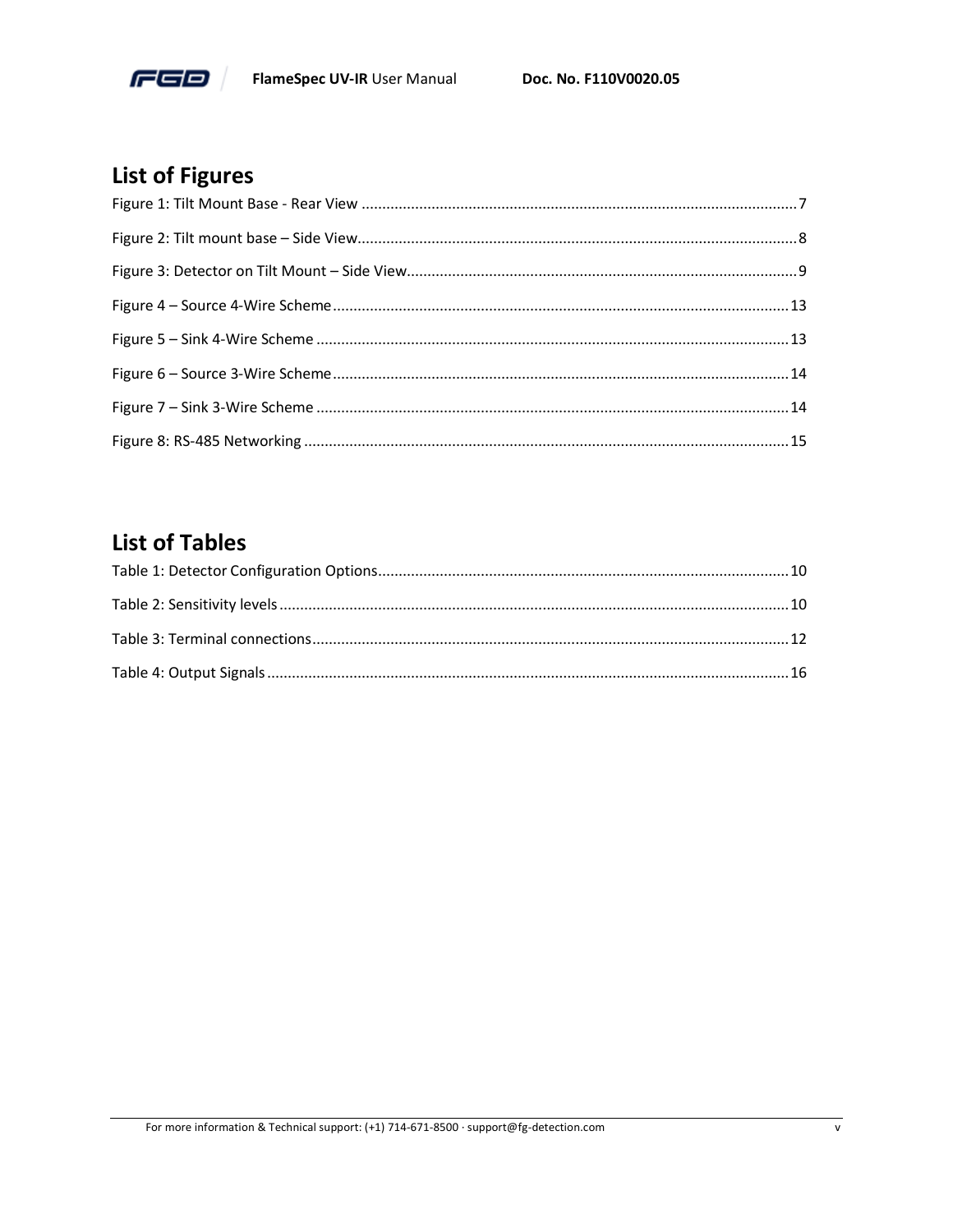

# <span id="page-5-0"></span>**1. Introduction**

The **FlameSpec-UV-IR** flame detector provides ultra-fast response, high performance and reliable detection of a large variety of fires including hydrocarbon fires (visible and non-visible), as well as hydrogen fires (FLS-UV-IR only).

The detector addresses slow growing fires as well as fast eruptions of fire using improved UV-IR technology.

The detector operates in all weather and light conditions. It will automatically record a fire event (1 min pre/post alarm) using the internal data logger.

This manual covers two UV/IR detector models:

- 1. **FLS-UV-IR:** Hydrogen and hydrocarbons flame detection. Spectrum response of IR radiation in the 3.0-4.0 micron range
- 2. **FLS-UV-IR-F:** Hydrocarbon flame detection. Spectrum response of IR radiation in the 4.0-5.0 micron range

### <span id="page-5-1"></span>**1.1 Key Features**

- **High immunity: To false alarm**
- **Ultra-fast detection mode:** Within 5 milliseconds for Hydrogen fireballs or explosions
- **High sensitivity**: Up to 100 ft. (30m) for a 1ft2 (0.1m2) n-heptane pan fire
- **Built-in-Test (**BIT) **-** Automatic and manual self-test of window cleanliness and the overall operation of the detector.
- **Window heater** to avoid condensation and icing.
- **Tilt mounting bracket** can be connected either above or below the detector.
- **UV and IR warning levels - 0-20mA** current output warning when elevated UV or IR radiation is detected.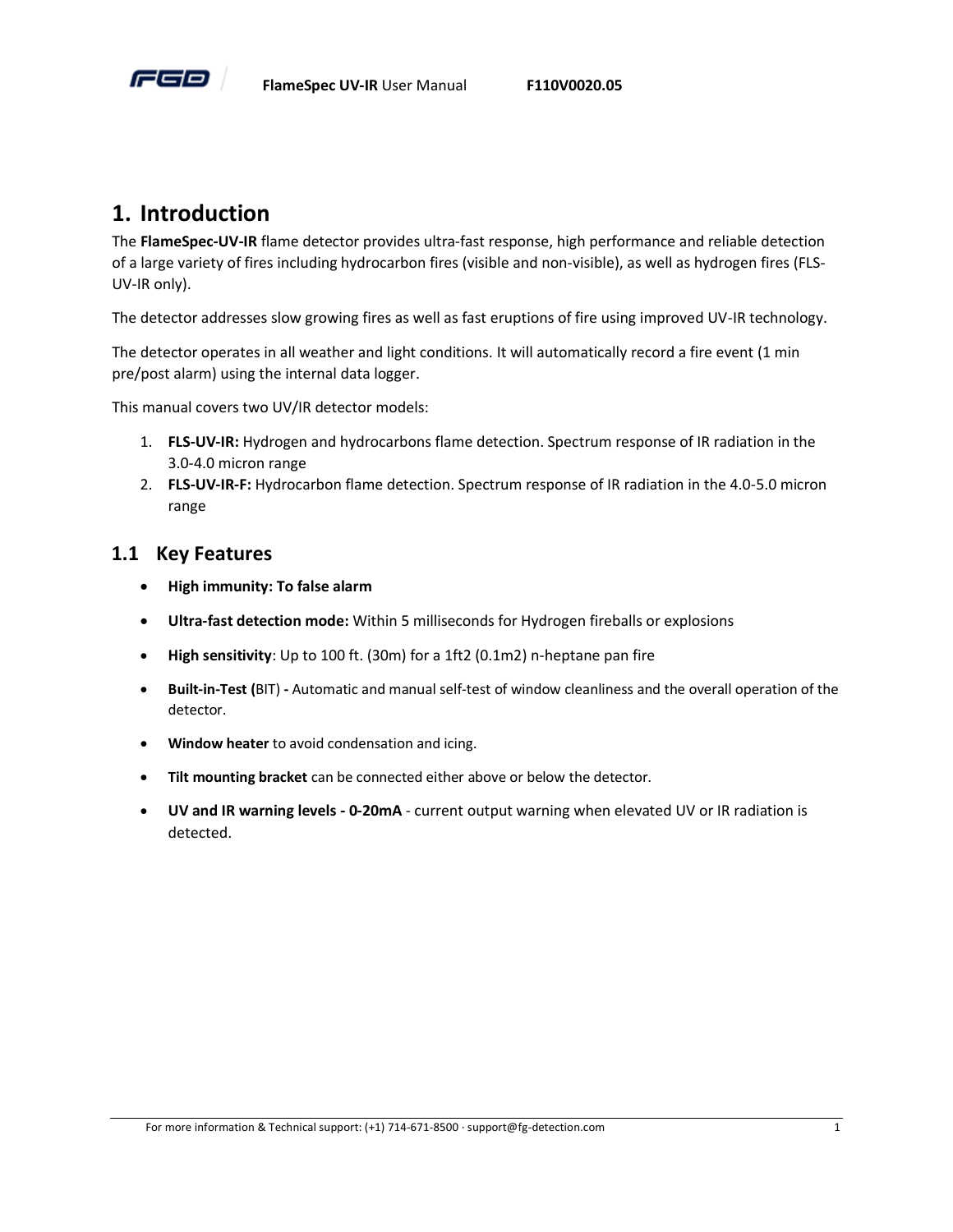

## <span id="page-6-0"></span>**1.2 Model Number Description**

Model No are defined as follows: FLS-UV-IR-F - X S X 1



## <span id="page-6-1"></span>**1.3 Internal tests**

During normal operation, the flame detector performs self-tests of its optics, electronics and software. These include a periodic BIT (Built-In-Test) in which the sensors and window cleanliness are tested. Any detected fault is indicated as shown i[n Table 4](#page-20-2) (in section [5.1\)](#page-20-1). During "Dirty Window" fault the detection sensitivity is significantly reduced, while "Fault" refers to critical faults which totally prevent flame detection.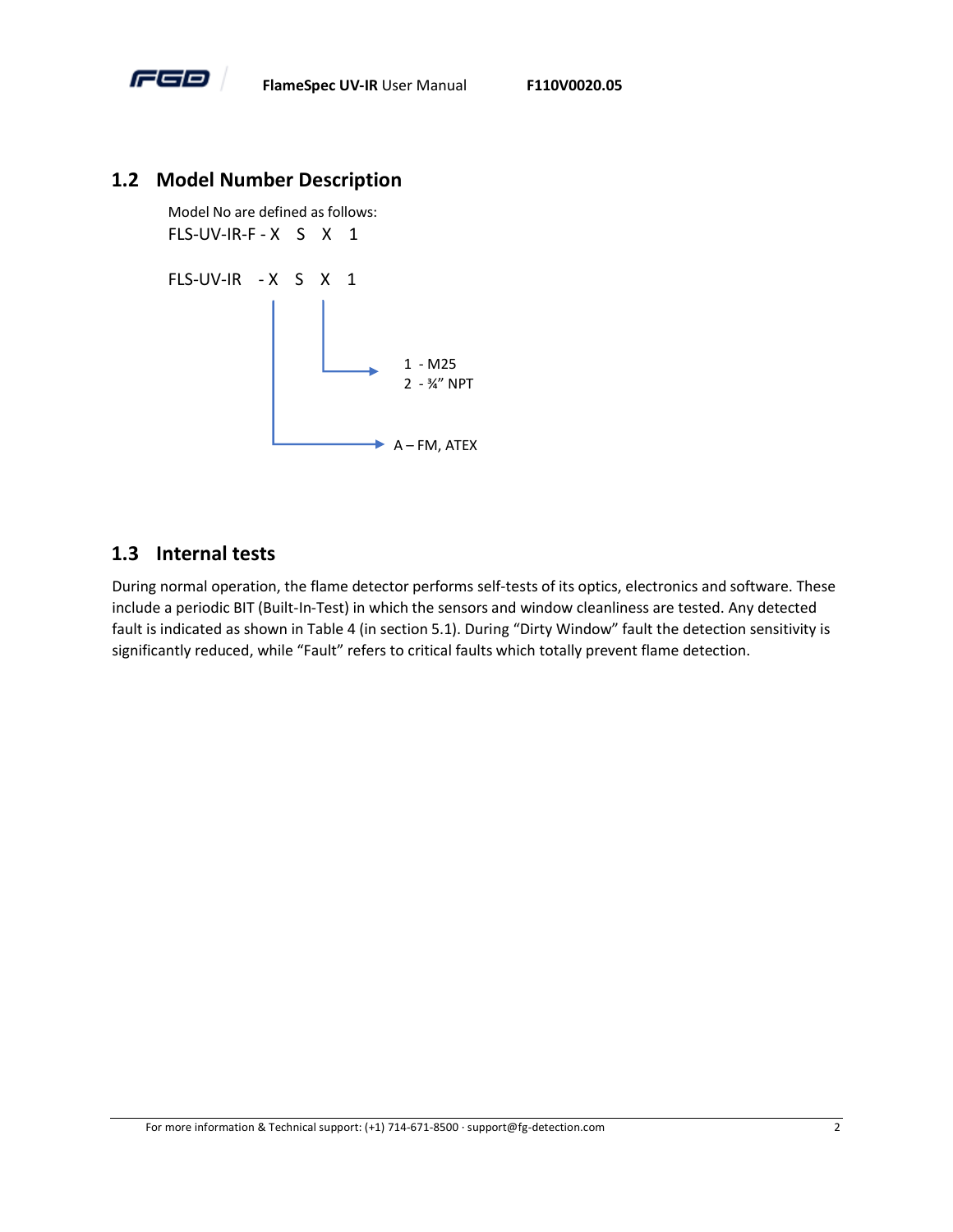

# <span id="page-7-0"></span>**2 Installation**

The detector is intended for use as part of a complex system where many detectors and other devices are integrated with different vendors' systems and interface communication to a variety of different types and configuration control units and panels including control of instrumentations computers. This chapter does not attempt to cover all of the standard practices and codes of installation. Rather, it emphasizes specific points of consideration and provides some general rules for qualified personnel. You must always observe special safety precautions.

## <span id="page-7-1"></span>**2.1 General Considerations**

# **This section includes important information.**

To help obtain optimal performance, the detector should be aimed toward the center of the hazard or area to be monitored and protected ("detection zone") and have, to the extent that is required, an unobstructed view of the protected area. Whenever possible, the detector face should be tilted (aimed) down at an angle to prevent the accumulation of dust and dirt.

Do not start an installation until the detector task definition, system configuration, installation location and coverage considerations have been considered and clearly defined by the relevant designers.

To ensure optimal performance and an efficient installation that fits your needs and complies with the requirements, the following guidelines should be addressed:

#### **Sensitivity**

To determine the sensitivity level, the following issues should be considered:

- The size of the fire to be detected at the determined distance.
- The type of flammable fuel.

#### **Spacing and Location**

Consider the following factors when determining the number of detectors and their locations in the protected area:

- The size and shape of the protected area
- **■** The nature of the hazards, including materials stored or used and the protected objects
- The sensitivity of the detectors
- If there are any obstructed lines of sight
- The field of view of the detectors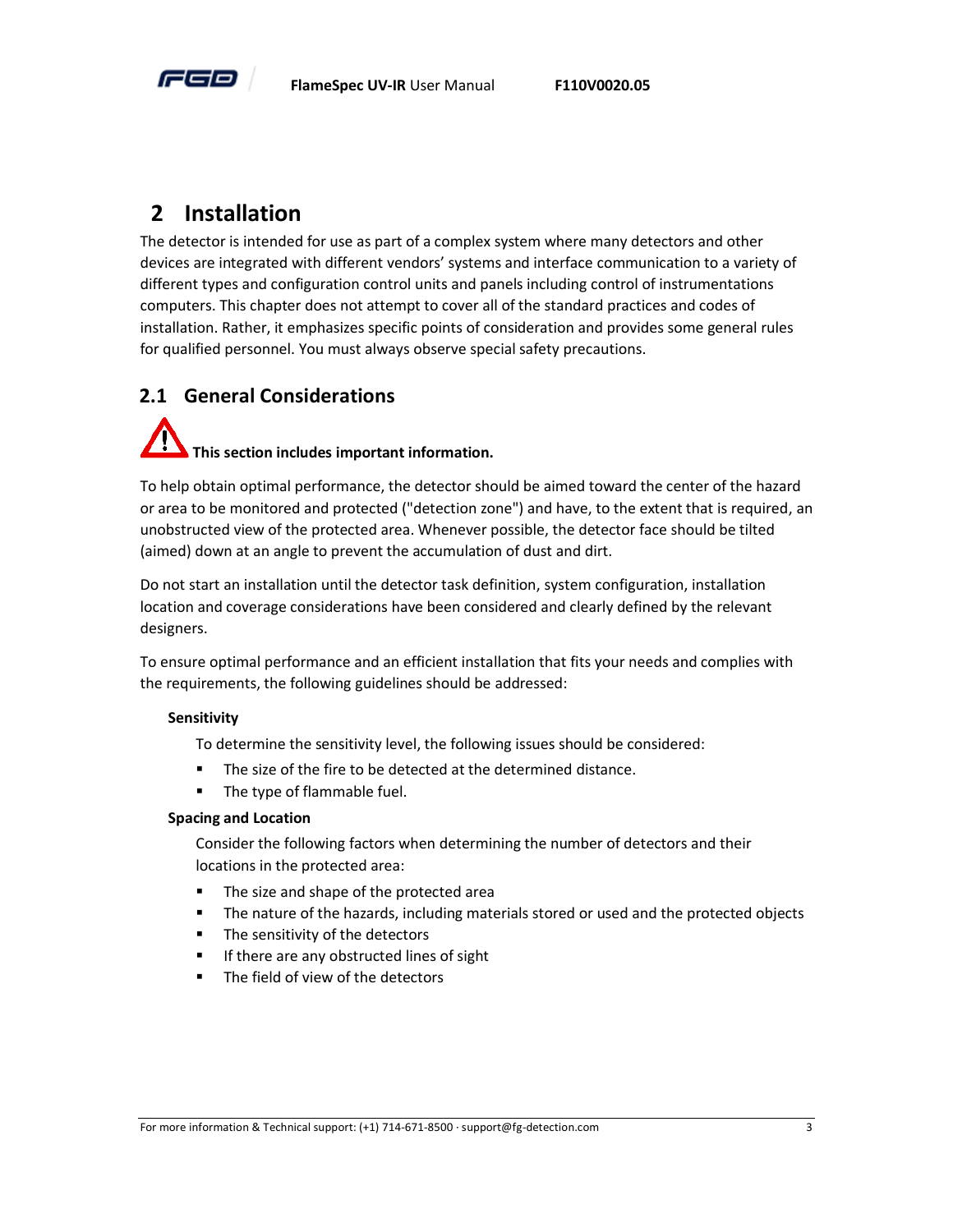

#### **Environment**

**Environmental conditions including but not limited to dust, snow or rain can reduce the** detectors sensitivity and require additional maintenance.

#### **Welding**

- Arc welding should not be performed within 10 ft. (3m) of the detector. It is recommended that the system be inhibited during welding operations in situations where the possibility of a false alarm cannot be tolerated.
- Gas welding requires a system inhibit, since the gas torch is an actual fire.
- Arc welding rods can contain organic binder materials in the flux that burn during the welding operation and are detectable by the device.
- Welding rods with clay binders do not burn and should not be detected. However, a system inhibit is always recommended, since the material being welded may be contaminated with organic substances (paint, oil, etc.) that will burn and may be of the size that should be detected.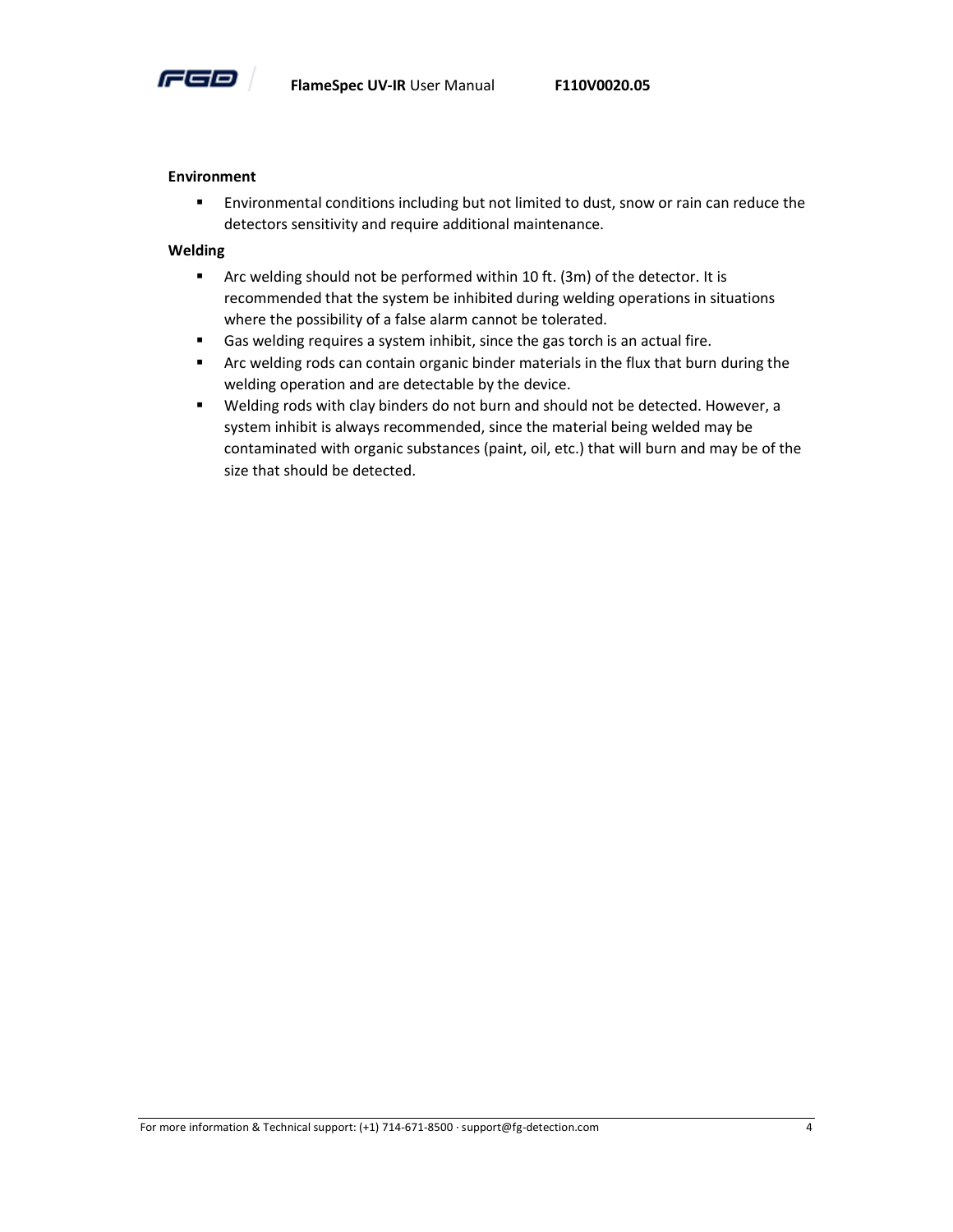

## <span id="page-9-0"></span>**2.2 Preparations for Installation**

The installation must comply with local regulations and standards applicable to flame detectors (e.g., NFPA 72) and all local and common engineering practices. It is recommended to consult with a safety engineer.

The detectors can be installed with the use of general-purpose common tools and equipment.

Prior to installation:

- Verify the appropriate purchase order.
- Record the part and serial numbers of the detectors and the installation date and log.
- Visually inspect the detector prior to installation to make sure it is intact.
- Make sure that you have all the components and tools required to complete the detector installation readily available before beginning installation. In cases where you cannot complete the installation in a single session, secure and seal the detectors and conduits before leaving the site.
- Use color-coded conductors or suitable wire markings or labels for the wiring. You may use 12 to 20 AWG (2.5  $mm^2$  to 0.35  $mm^2$ ) wires for the site wiring. The selection of wire gauge should be based on the number of detectors used on the same line and the distance from the control unit, in compliance with specifications.
- Use wire rated for a temperature of at least 111°C, which is 5°C above the rated service temperature.

## <span id="page-9-1"></span>**2.3 Required Tools**

The detector can be installed using general purpose common tools as defined in the following table:

| Tool                   | <b>Function</b>            |
|------------------------|----------------------------|
| Hex. KEY 6 mm          | Vertical alignment         |
| Hex. KEY 10 mm         | Horizontal alignment       |
| Wrench 13 mm           | Mounting the detector      |
| Flat Screwdriver 6 mm  | Ground screw connection    |
| Flat screwdriver 3.5mm | <b>Terminal connection</b> |

## <span id="page-9-2"></span>**2.4 Certification Instructions**

**Warning**: Do not open the detector, even when isolated, when flammable atmosphere present.

- The equipment may be used in hazardous areas with flammable gasses and vapors with apparatus groups IIC, IIB and IIA and with temperature classes T1, T2, T3, T4 and T5. See details of the explosion proof approvals in section [6.6.1.](#page-25-1)
- The equipment is certified for use in ambient temperatures in the range of -67°F to +167°F (-55°C to +75°C) or -67°F to +185°F (-55°C to +85°C) and should not be used in temperatures outside this range.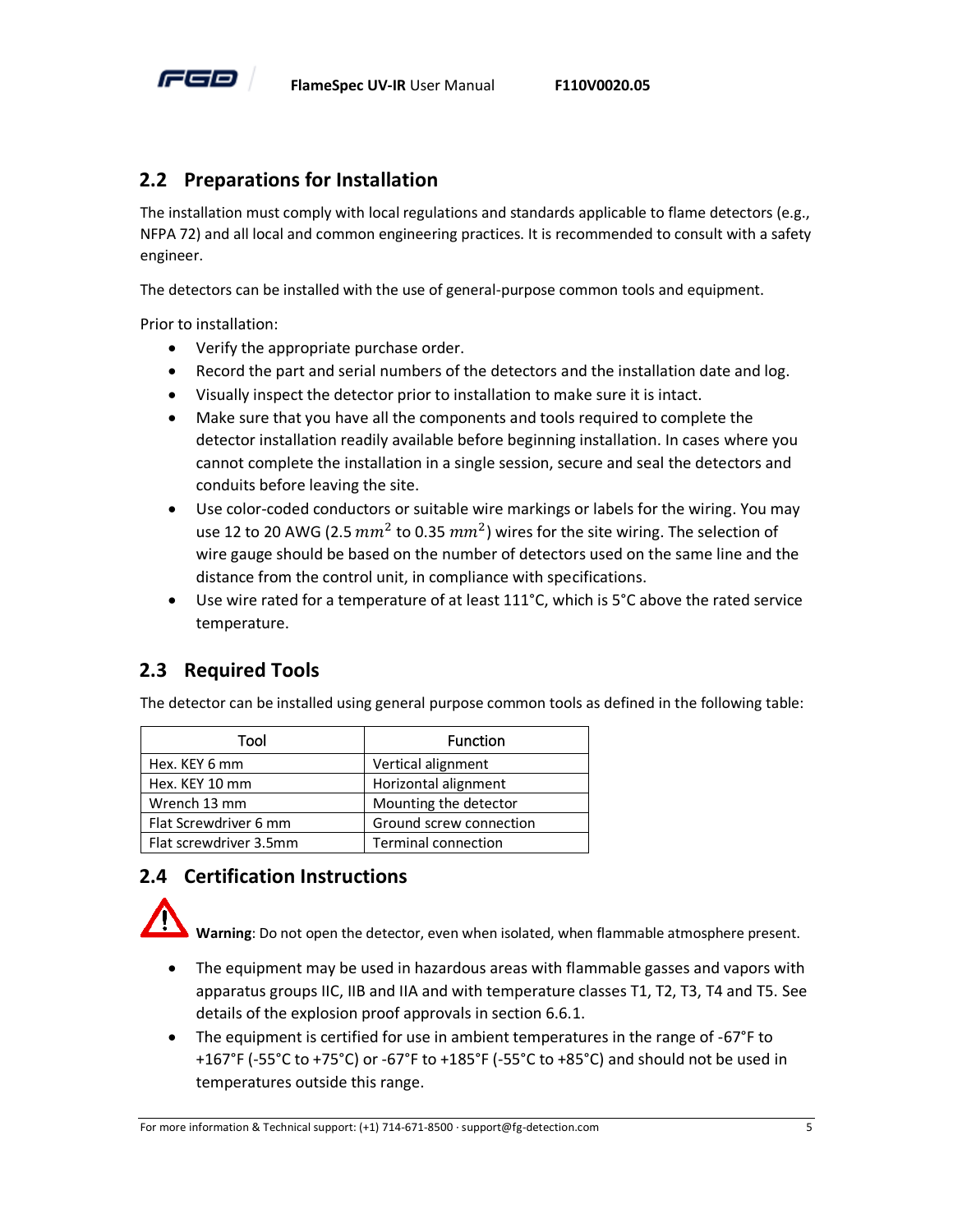

- Installation shall be carried out in accordance with the applicable code of practice by suitably trained personnel.
- Inspection and maintenance of this equipment shall be carried out by suitably trained personnel in accordance with the applicable code of practice.
- If the equipment is likely to come into contact with corrosive and other harsh substances, consult with the relevant technical persons to take suitable precautions to prevent the detector from being adversely affected, thus ensuring that the type of protection is not compromised.
- Harsh substances: For example, acidic liquids, gases, or solvents that may attack the lens, metals, seals or polymeric materials.
- Suitable Precautions: For example, regular checks as part of routine inspections or establishing from the material's data sheet that it is resistant to specific chemicals.
- 2.4.1 Specific conditions for use
	- The equipment is not intended to be repaired by the user. Repair of this equipment shall be carried out by the manufacturer in accordance with the applicable code of practice.
	- The flameproof joints are not intended for repair. Contact the manufacturer if the flameproof joints are damaged.
	- Consult the manufacturer for genuine replacement cover and housing to connection box fasteners. M6x1x18 Hexagonal Socket head fasteners with a minimum of ISO 4762 Grade A4 Class 80 are acceptable alternatives.
	- One stopping plug is supplied with the detector and is suitably certified.
	- The external earthing connection consists of cable lug with M5x10 stainless steel screw, the terminals is suitable for connection of a wire of at least 4  $mm^2$ .
	- The internal terminals are suitable for connection of a wire equal to or greater than the power input wiring and at a minimum of 1  $mm^2$  conductor.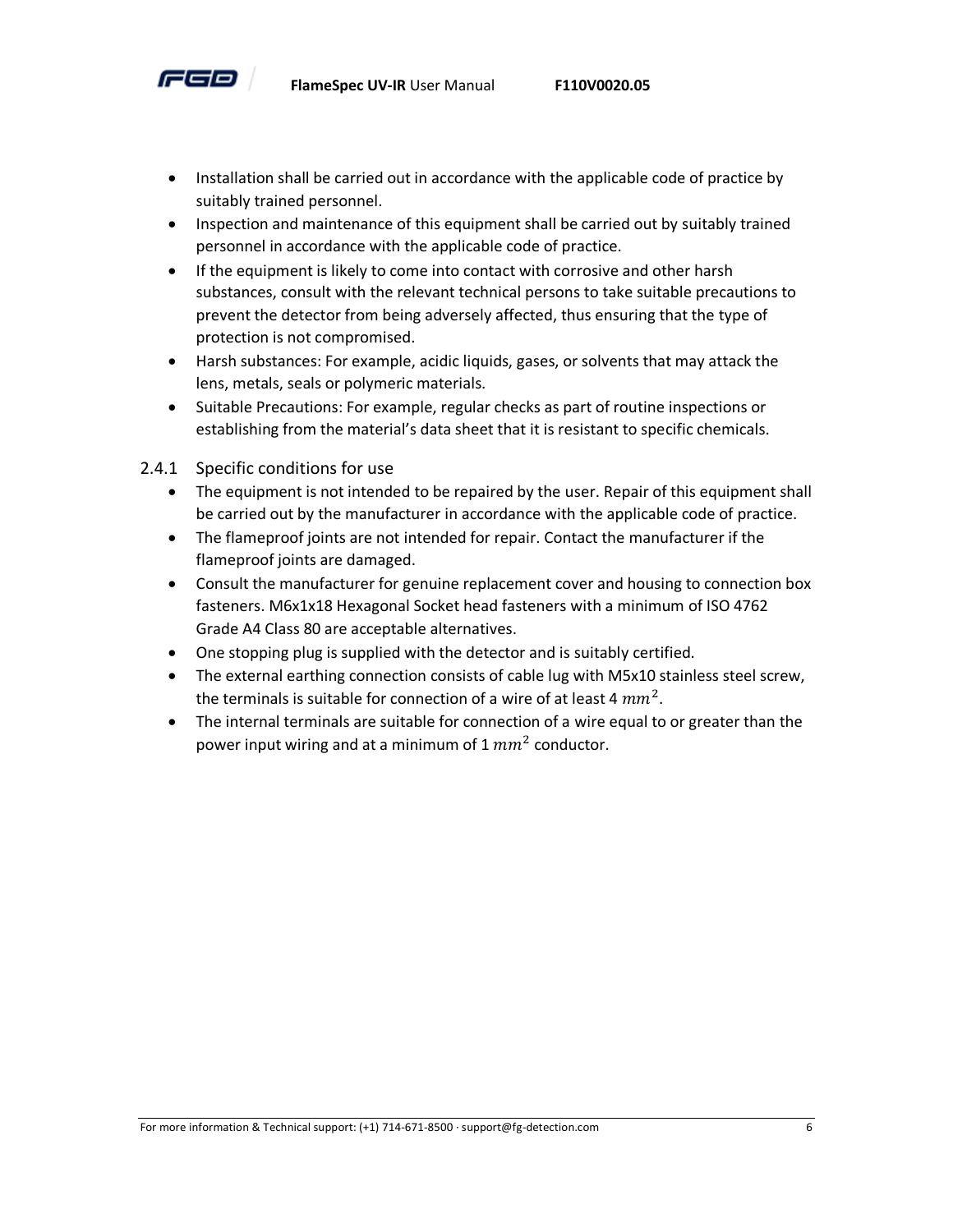

## **2.5 Installing the Tilt Mount**

<span id="page-11-0"></span>The tilt mount enables the detector to be rotated up to 45 degrees (horizontal/vertical) in all directions. The following installation instructions show how to use it to support the detector from below (the preferred method). However, with a designated adapter the tilt mount can hold the detector from above. Other designated adapters may be used to connect the detector to some other vendors' tilt mounts (useful when replacing an existing detector).

To install the tilt mount:

**a)** Place the tilt mount (Fig. 1) in its designated location and secure it with four screws through four 0.28" (7mm) diameter holes. There are four captive screws with spring washers in the tilt mount. The following drawing shows the location of the four holes for the screws and washers.



<span id="page-11-1"></span>**Figure 1: Tilt Mount Base - Rear View**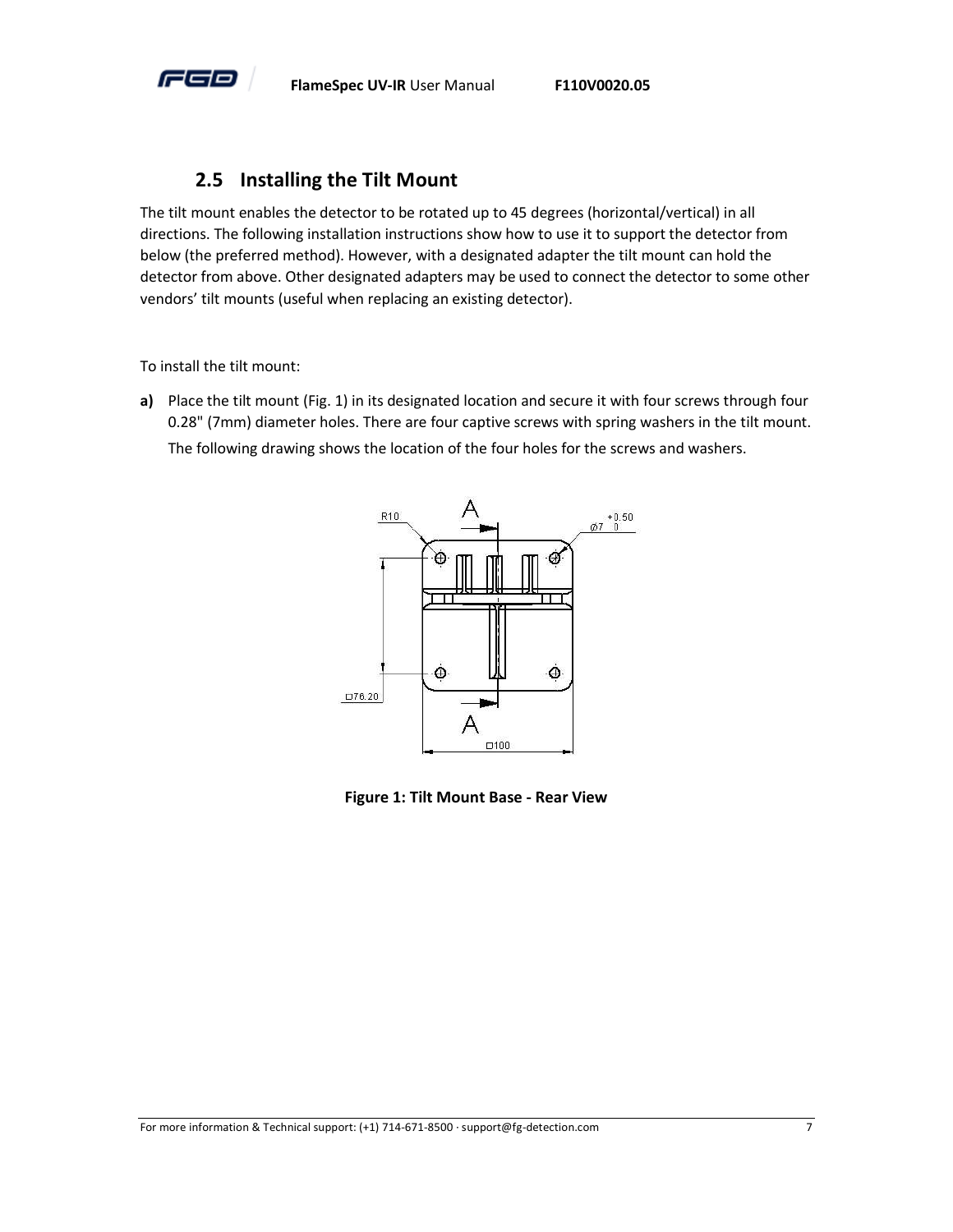

The following drawing is a side view of the tilt mount:



**Figure 2: Tilt mount base – Side View**

## <span id="page-12-1"></span><span id="page-12-0"></span>**2.6 Installing the detector**

Use the following steps to connect the detector to the tilt mount, referring t[o Figure 3:](#page-13-0)

- **a)** Unpack the detector
- **b)** Place the detector, with its connector or cable pointing down, on the holding plate of the tilt mount (item 2).
- **c)** Secure the detector by using the two provided screws and spring lock washers (Items 3 and 4).
- **d)** Release the locking screws (Items 5 and 6) in such a way that enables you to rotate the detector.
- **e)** Point the detector towards the detection area and make certain that the view of the area is unobstructed.
- **f)** Secure the detector in that position by tightening the locking screws (Items 5 and 6) on the tilt mount. (Make sure the detector is in the correct position).

The detector is now correctly located, aligned and ready to be connected to the system. Please refer to section [0](#page-15-6) for wiring instructions, and sectio[n 3](#page-14-0) for a description of the detector's configuration settings.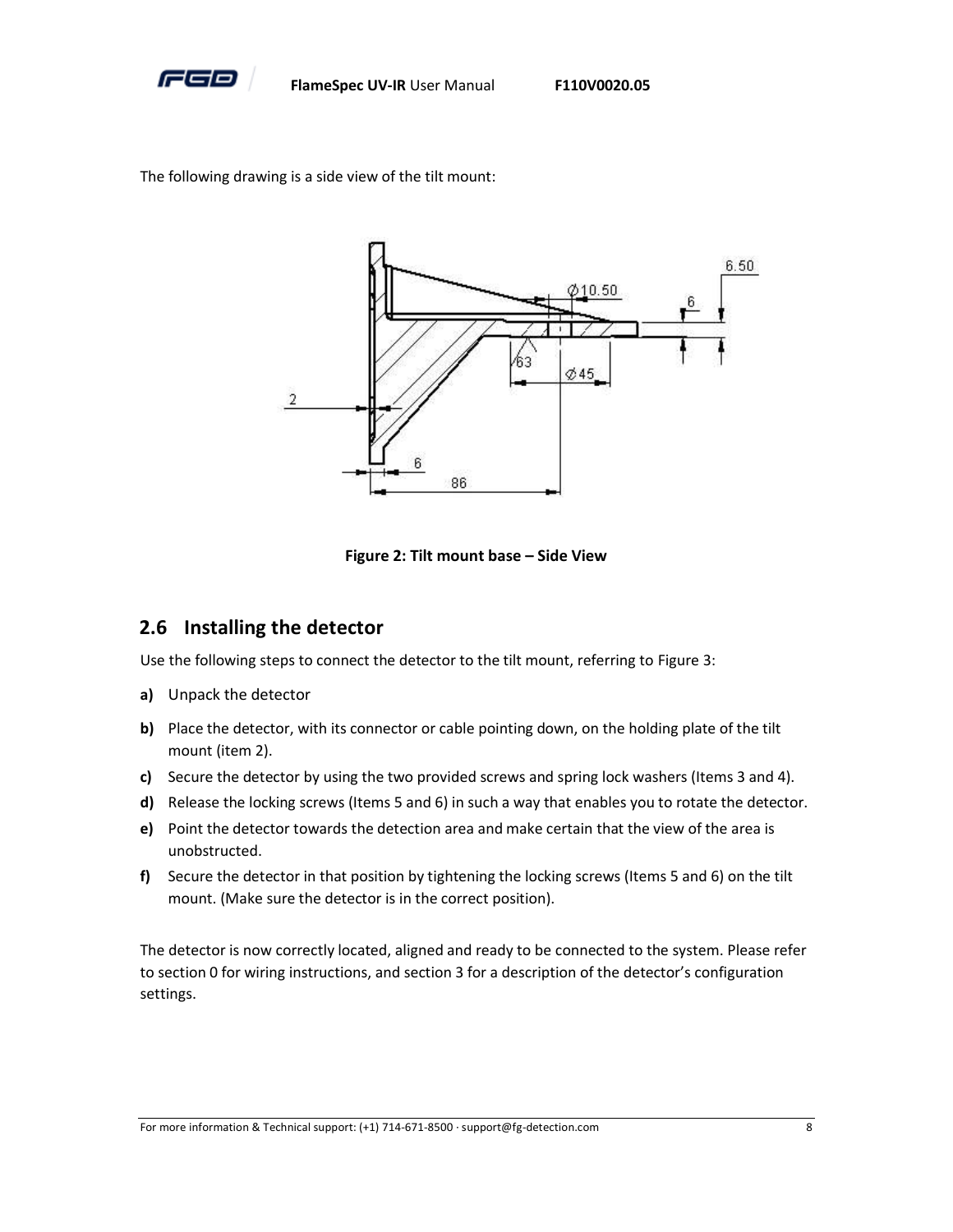

**FlameSpec UV-IR** User Manual **F110V0020.05**



**Figure 3: Detector on Tilt Mount – Side View**

<span id="page-13-0"></span>

| <b>ITFM</b> | <b>ITFM NAMF</b>                        |
|-------------|-----------------------------------------|
| NO.         |                                         |
|             | TILT MOUNT ASSEMBLY                     |
| າ           | <b>HOLDING PLATE</b>                    |
| 3,4         | MOUNTING HEX SCREWS M8 AND LOCK WASHERS |
| 5           | <b>HEX SOCKET LOCKING SCREW M8</b>      |
| 6           | <b>HEX SOCKET LOCKING SCREW M12</b>     |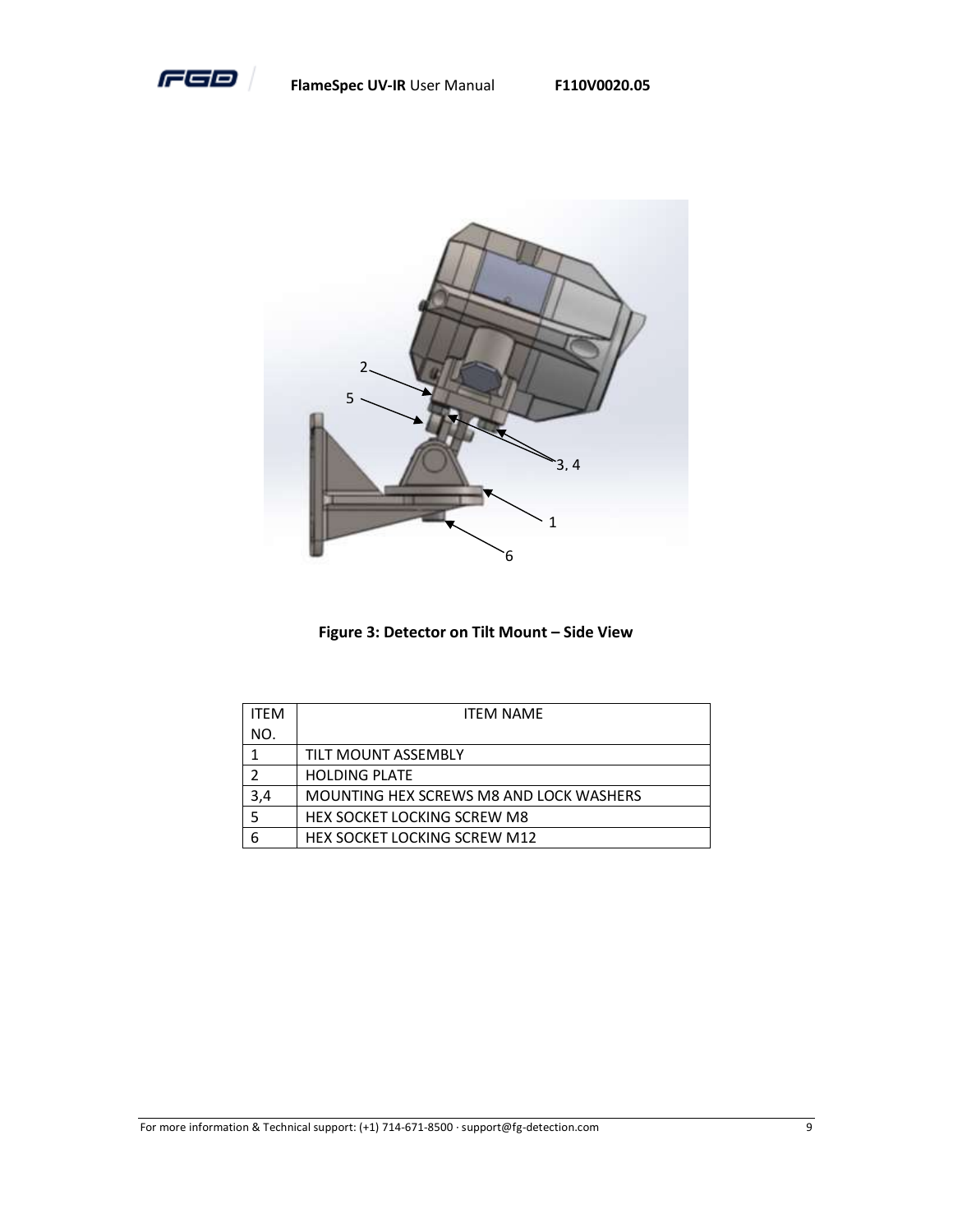

# <span id="page-14-0"></span>**3 Configuration options**

Some functions of the detector can be configured using an RS-485 modem connected to a computer with the "FDG communicator" software. These configuration options are listed in the following table along with their factory default values.

<span id="page-14-2"></span>

| <b>Function</b>                | <b>Options</b>             | Default Setting      |
|--------------------------------|----------------------------|----------------------|
| Sensitivity                    | Low, Medium, High, Extreme | Medium               |
| Ultra-fast detection           | Disabled, Enabled          | Disabled             |
| Alarm Delay                    | 0, 5, 10, 20 or 30 seconds | 0 seconds (no delay) |
| Alarm Latch                    | Disabled, Enabled          | <b>Disabled</b>      |
| <b>Window Heater</b>           | Disabled, Enabled          | Enabled              |
| Modbus address                 | $1 - 247$                  |                      |
| Manual BIT - Alarm Output Test | Disabled, Enabled          | Disabled             |

#### **TABLE 1: DETECTOR CONFIGURATION OPTIONS**

• Note: Medium sensitivity setting allows detection of a  $1x1ft^2(0.1m^2)$  N-heptane pan fire at a distance of 33ft (10m).

## <span id="page-14-1"></span>**3.1 Sensitivity**

<span id="page-14-3"></span>The detector can be configured to one of four sensitivity levels: low, medium, high and extreme. The following table lists for each sensitivity setting the maximum distance, in which a standard fire<sup>1</sup> would be reliably detected.

| <b>Sensitivity level</b> | Detection distance in feet (meters) |
|--------------------------|-------------------------------------|
| Low                      | 16(5)                               |
| Medium                   | 49 (15)                             |
| High                     | 75 (23)                             |
| Extreme                  | 98 (30)                             |

#### **TABLE 2: SENSITIVITY LEVELS**

<sup>&</sup>lt;sup>1</sup> A standard fire is defined as a 1x1 ft<sup>2</sup> (0.1 m<sup>2</sup>) N-heptane pan fire, with maximum wind speed of 6.5 ft/s (2 m/s).

For more information & Technical support: (+1) 714-671-8500 · support@fg-detection.com 10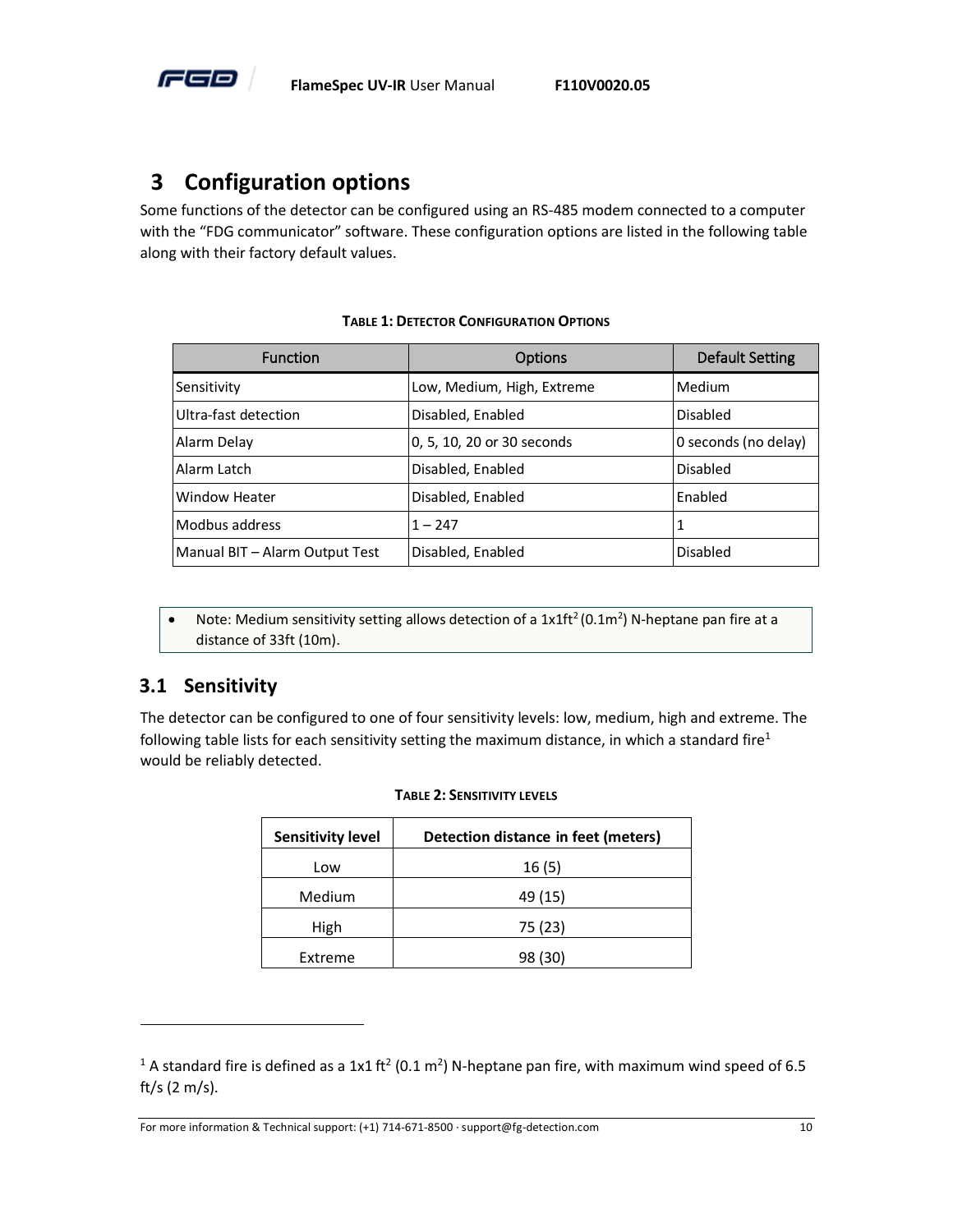

Further details about the response characteristics of the detector at the different sensitivity settings can be found i[n Appendix A.](#page-28-0)

## <span id="page-15-0"></span>**3.2 Ultra-Fast Detection**

The ultra-fast detection feature allows detection of fireballs and explosions at 5 milliseconds. This feature can be disabled or enabled regardless of the alarm delay configuration.

# <span id="page-15-1"></span>**3.3 Alarm Delay**

When a flame is detected, the flame detector delays the execution of the alarm outputs by the configured time period. After this time delay, the detector re-evaluates the situation. If a flame is still detected the alarm outputs are activated.

## <span id="page-15-2"></span>**3.4 Alarm Latch**

If alarm latch is enabled, the detector outputs will remain in alarm mode even after a flame is no longer detected. To return the detector outputs to normal mode the detector must be powered down and restarted.

## <span id="page-15-3"></span>**3.5 Window Heater**

The detector is equipped with a heater to prevent condensation and icing on the window. If enabled, the heater is operated automatically depending on temperature.

## <span id="page-15-4"></span>**3.6 Modbus Address**

The detector can communicate with the "FGD communicator" software using a Modbus RTU compatible protocol on RS-485. This protocol allows for a network of detectors to be connected, each with a unique Modbus address. The address of the detector can be set to any value in the range 1–247.

## <span id="page-15-5"></span>**3.7 Manual BIT – Alarm Output Test**

When enabled, the alarm outputs are activated when a **Manual** BIT is initiated. See section [5.2](#page-21-0) – "[Testing](#page-21-0)" for details.



<span id="page-15-6"></span>**Make sure to disable all fire extinguishing actions or alarms connected to the detector when the manual BIT is initiated and the "Manual BIT – Alarm Output Test" is enabled as the Manual BIT will set the 0-20mA terminal to 20mA and close the alarm relay.**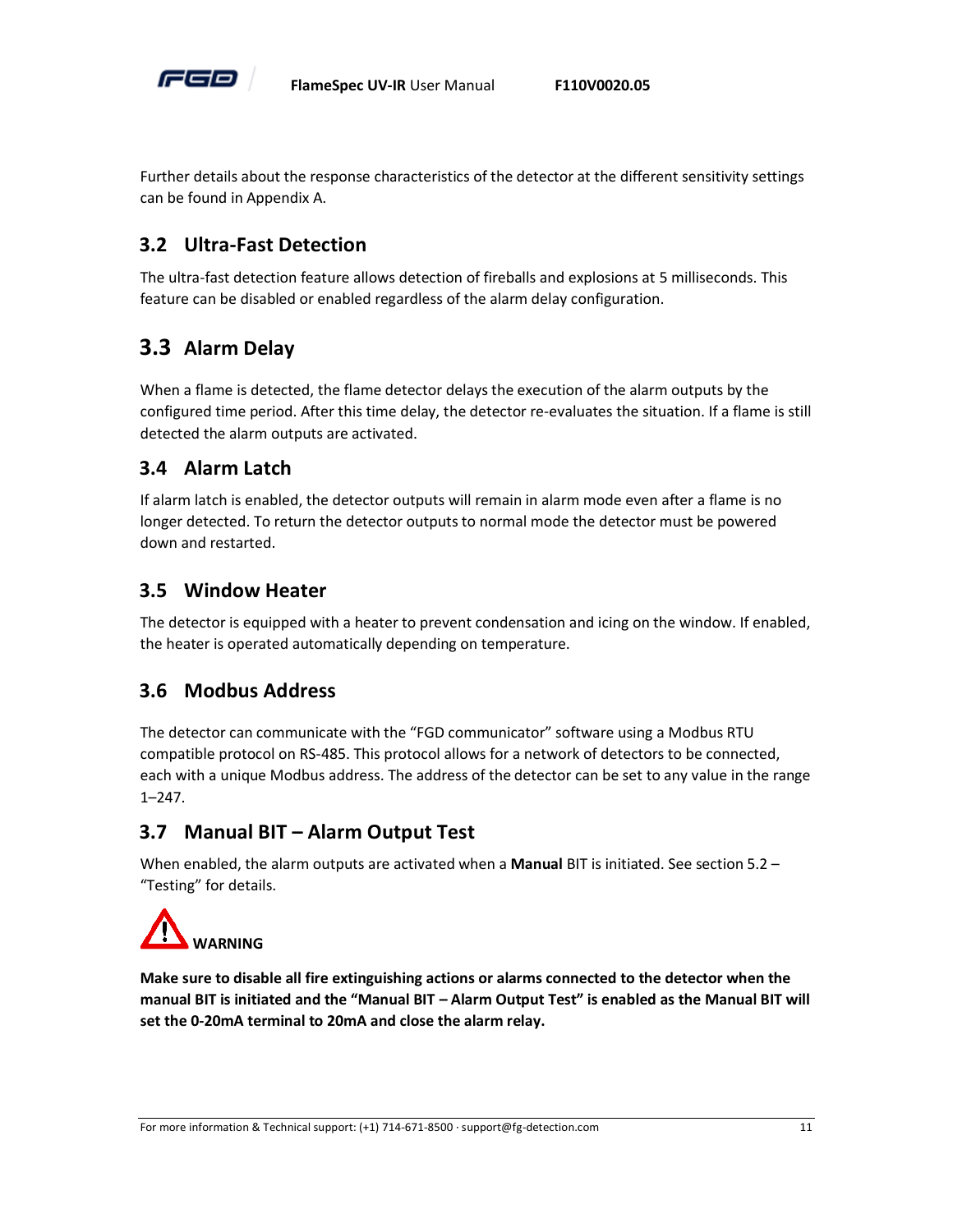

<span id="page-16-0"></span>

**The sensor module in the front half of the detector contains no serviceable components and should never be opened. The terminal compartment at the back is the only part of the housing that should be opened by the user.** 

### <span id="page-16-1"></span>**4.1 Wiring Functions:**

The detector has 20 terminals as defined in the following table:

<span id="page-16-2"></span>

| Pin#           | <b>Function</b>              | Description                                                                                                                                                                                                   |
|----------------|------------------------------|---------------------------------------------------------------------------------------------------------------------------------------------------------------------------------------------------------------|
| Ground         | Ground (earth)               | Connected to a screw on the housing exterior.                                                                                                                                                                 |
| 1              | 24 VDC (+)                   | Power supply (18-32 VDC)                                                                                                                                                                                      |
| $\overline{2}$ | 24 VDC (-)                   | Power supply return (0V)                                                                                                                                                                                      |
| 3              | $0-20mA + (In)$              | This output is used for analog 0-20 mA current output                                                                                                                                                         |
| 4              | 0-20mA- (out)                |                                                                                                                                                                                                               |
| 5              | Fault Relay                  | A normally open SPST contact relay, that is energized (closed) when the                                                                                                                                       |
| 6              | Fault Relay COM              | detector is in normal operation, and opens in case of fault.                                                                                                                                                  |
| 7              | Alarm Relay (NO)             | A normally open SPST contact relay, that is open in normal operation,                                                                                                                                         |
| 8              | Alarm Relay COM              | and closed when fire is detected. This relay can be configured to latch<br>as described in section (3.4).                                                                                                     |
| 11             | 24 VDC (+)                   | Power supply (18-32 VDC)                                                                                                                                                                                      |
| 12             | 24 VDC (-)                   | Power supply return (OV)                                                                                                                                                                                      |
| 13             | <b>Manual BIT activation</b> | The manual BIT (built-in test) can be initiated by momentarily short<br>circuiting this terminal and one of the "24 VDC (-)" terminals (2 or 12).<br>See 3.7 Manual BIT - Alarm Output Test for more details. |
| 14             | Shield                       | This terminal should be left connected to the housing internal ground<br>screw.                                                                                                                               |
| 15             | RS 485 (+)                   | RS-485 Modbus communication (used by the "FGD Communicator"                                                                                                                                                   |
| 16             | RS485 (-)                    | software)                                                                                                                                                                                                     |
| 17             | Fault Relay (NC)             |                                                                                                                                                                                                               |
| 18             | Alarm Relay (NC)             |                                                                                                                                                                                                               |

#### **TABLE 3: TERMINAL CONNECTIONS**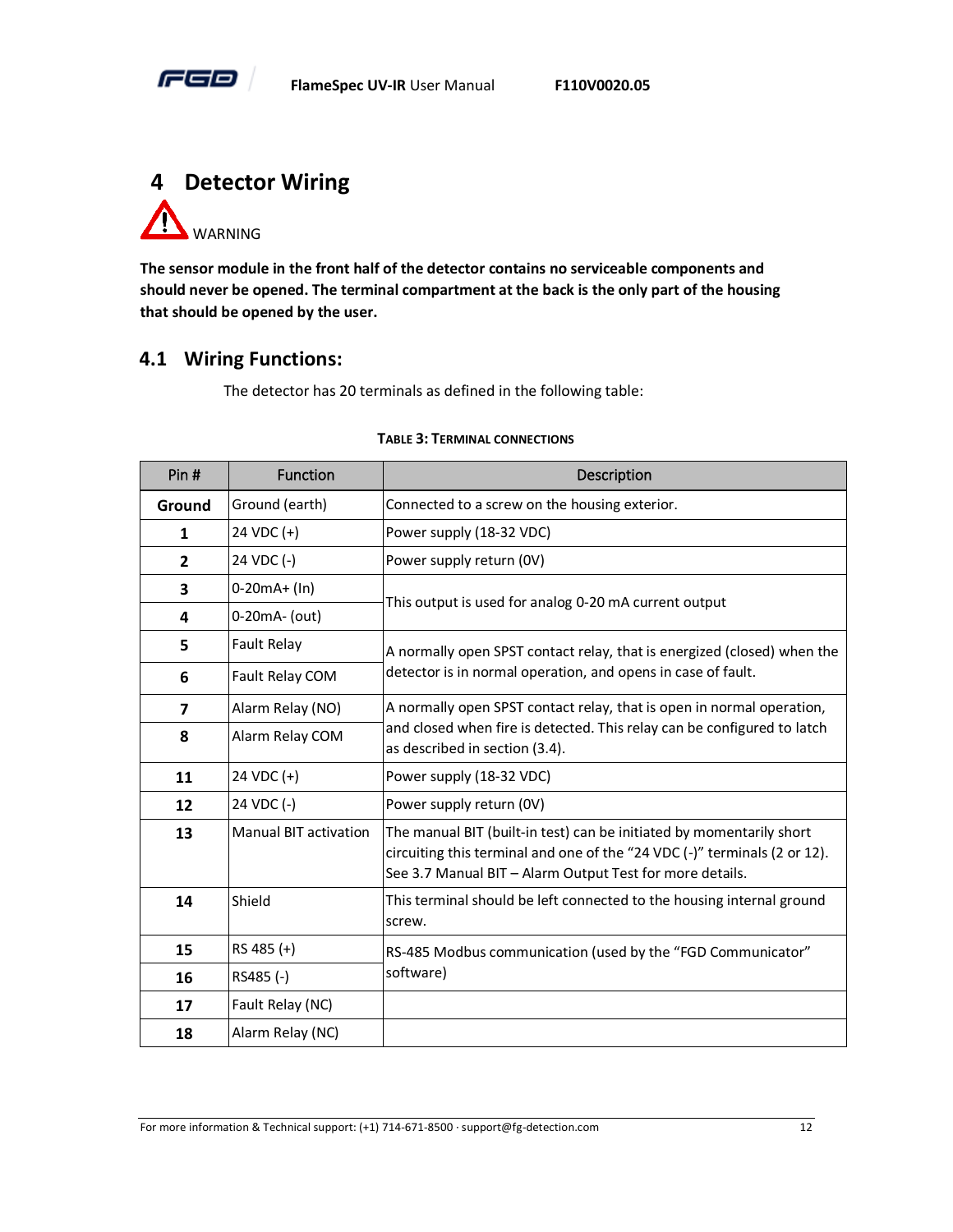

## <span id="page-17-0"></span>**4.2 Current Output (0-20mA) Wiring**

The detector's 0-20mA current output can act as both a source or a sink transmitter and can be 3 wire or 4-wire connected.

The following drawing shows how to wire the detector to act as a current source isolated transmitter (4-wire connection):



**FIGURE 4 – SOURCE 4-WIRE SCHEME**

<span id="page-17-1"></span>The following drawing shows how to wire the detector to act as a current sink isolated transmitter (4-wire connection):



<span id="page-17-2"></span>**FIGURE 5 – SINK 4-WIRE SCHEME**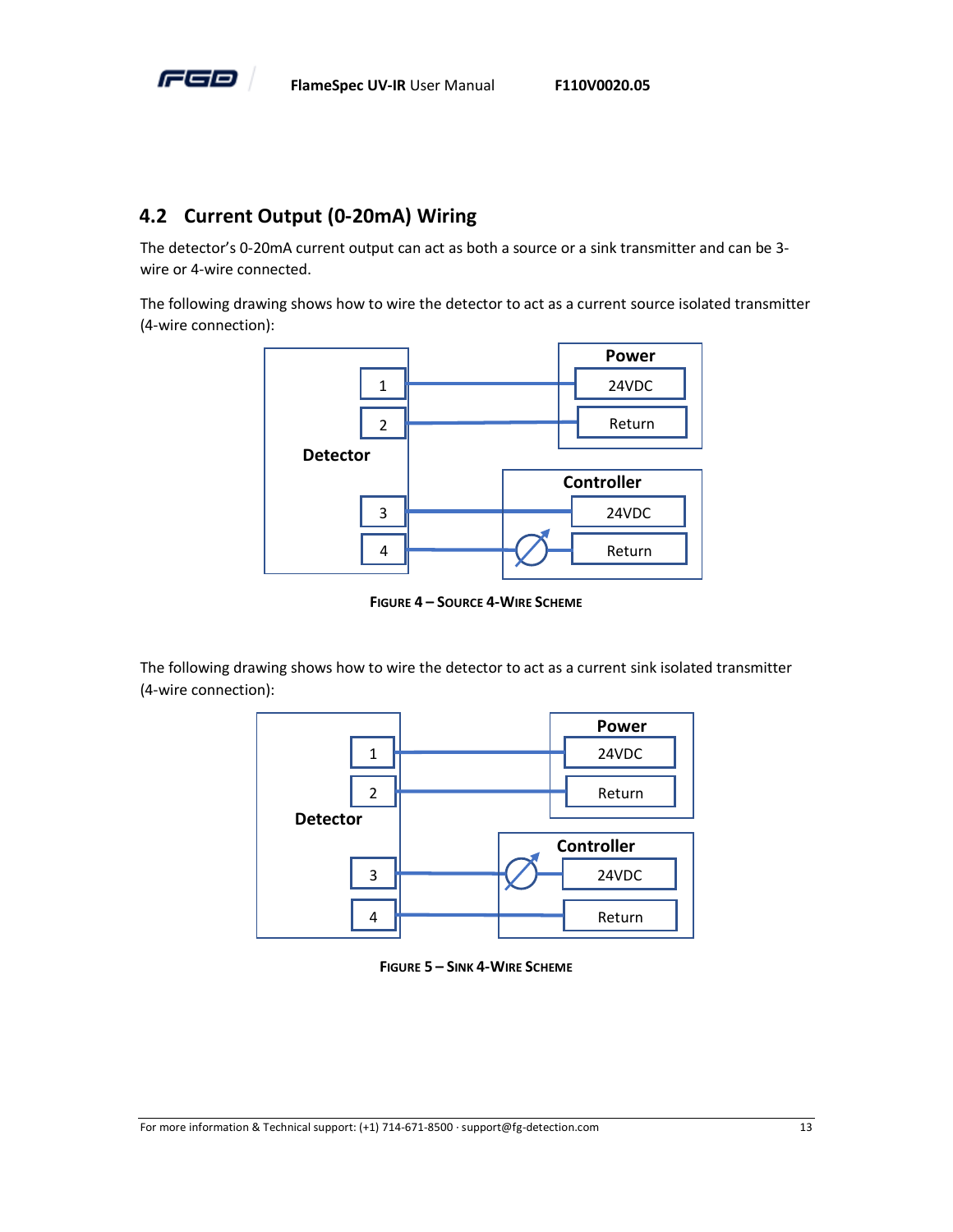

The following drawing shows how to wire the detector to act as a current source non-isolated transmitter (3-wire connection):



**FIGURE 6 – SOURCE 3-WIRE SCHEME**

<span id="page-18-0"></span>The following drawing shows how to wire the detector to act as a current sink non-isolated transmitter (3-wire connection):



<span id="page-18-1"></span>**FIGURE 7 – SINK 3-WIRE SCHEME**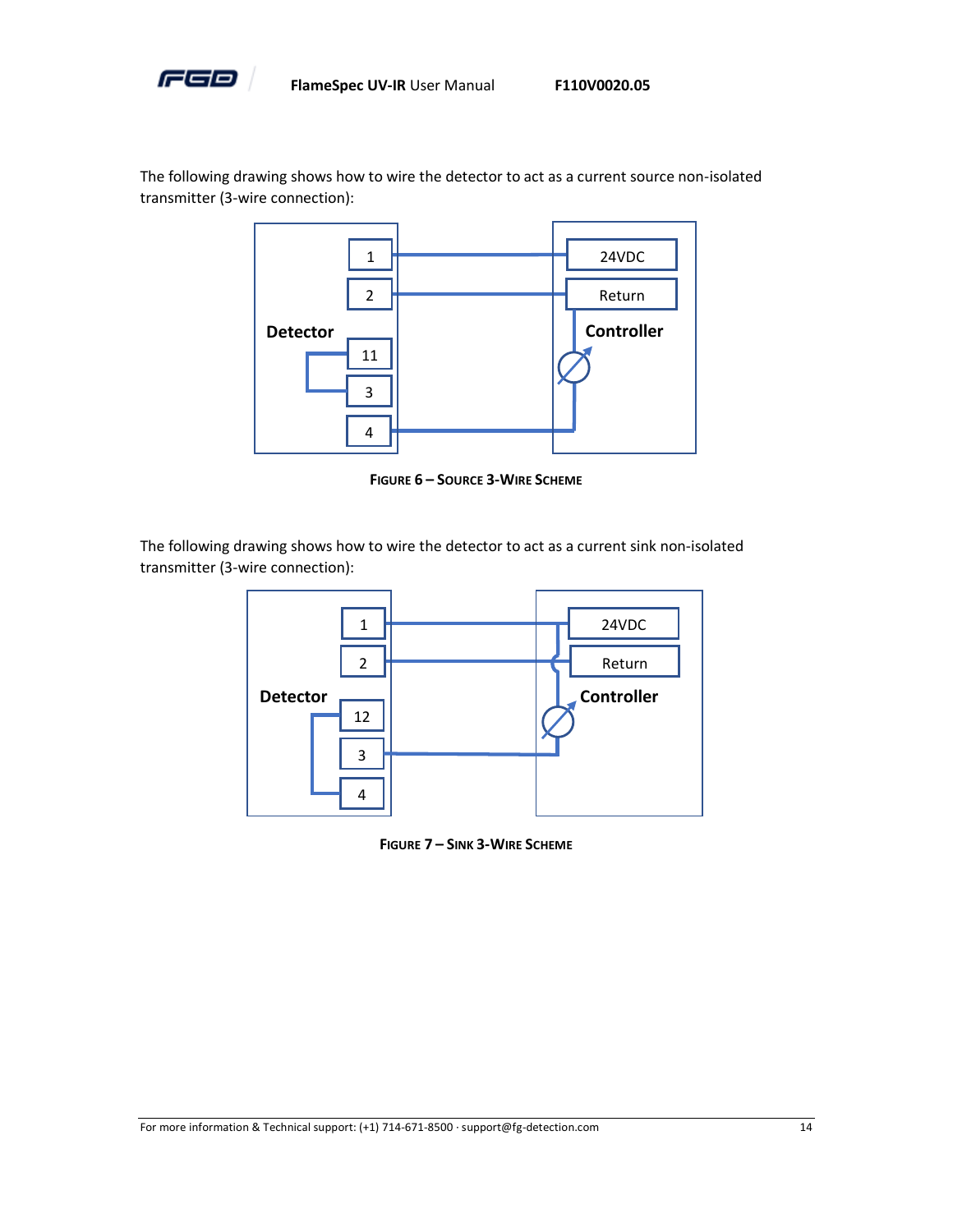

## <span id="page-19-0"></span>**4.3 RS-485 Communication Network**

Using the RS-485 network capability of the detector and communicator software, it is possible to connect up to 32 detectors in an addressable system with 4 wires only (2 for power and 2 for communication). Using repeaters, the number of detectors can be much larger (32 detectors for each repeater) up to 247 on the same 4 wires. Using the RS-485 network, it is possible to read each detector's status (fault, alarm) and to initiate a BIT to each detector individually.

The detector communicates via RS-485 with a Modbus RTU compatible protocol. For more details on the communication protocol, please consult with FGD.



<span id="page-19-1"></span>**Figure 8: RS-485 Networking**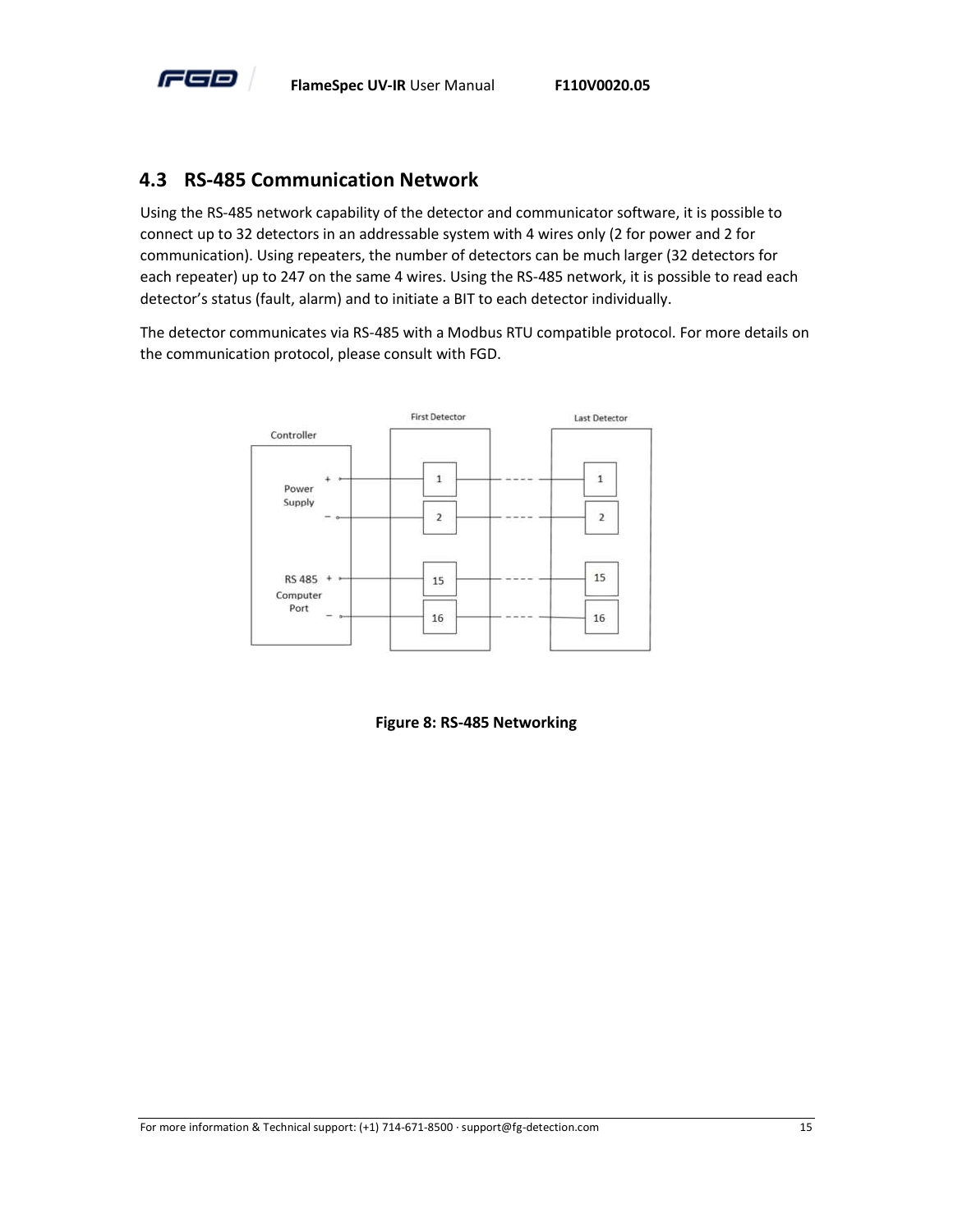

# <span id="page-20-0"></span>**5 Operation**

The FlameSpec-UV-IR is a UV/IR flame detector ready for detecting fire approximately 30 seconds after power up. During this startup time the LED flashes Yellow. If the startup is successful, the indication LED turns to green, the 0-20mA indicates 4mA and the fault relay is closed.

Detector configuration settings can be changed as described in sectio[n 3.](#page-14-0)

To restart the detector, turn off and then turn on the power.

## <span id="page-20-1"></span>**5.1 Output Signals**

The detector has the following output signals:

- Current output (0–20mA)
- Relays (Fault and Alarm)
- RS-485
- Tri-color LED

#### **TABLE 4: OUTPUT SIGNALS**

<span id="page-20-2"></span>

|                            | Startup            | Fault              | Dirty Window     | Normal | IR radiation<br>detected | <b>UV Radiation</b><br>detected | Fire Alarm        |
|----------------------------|--------------------|--------------------|------------------|--------|--------------------------|---------------------------------|-------------------|
| $0 - 20mA$                 | 1 <sub>m</sub> A   | 1 <sub>m</sub> A   | 2 <sub>m</sub> A | 4mA    | 8 <sub>m</sub> A         | 12mA                            | 20 <sub>m</sub> A |
| <b>Fault Relay</b><br>(NO) | Open               | Open               | Open             | Closed | Closed                   | Closed                          | Closed            |
| Alarm<br><b>Relay NO</b>   | Open               | Open               | Open             | Open   | Open                     | Open                            | Closed            |
| <b>LED</b>                 | Flashing<br>Yellow | Flashing<br>Yellow | Yellow           | Green  | Green                    | Green                           | Red               |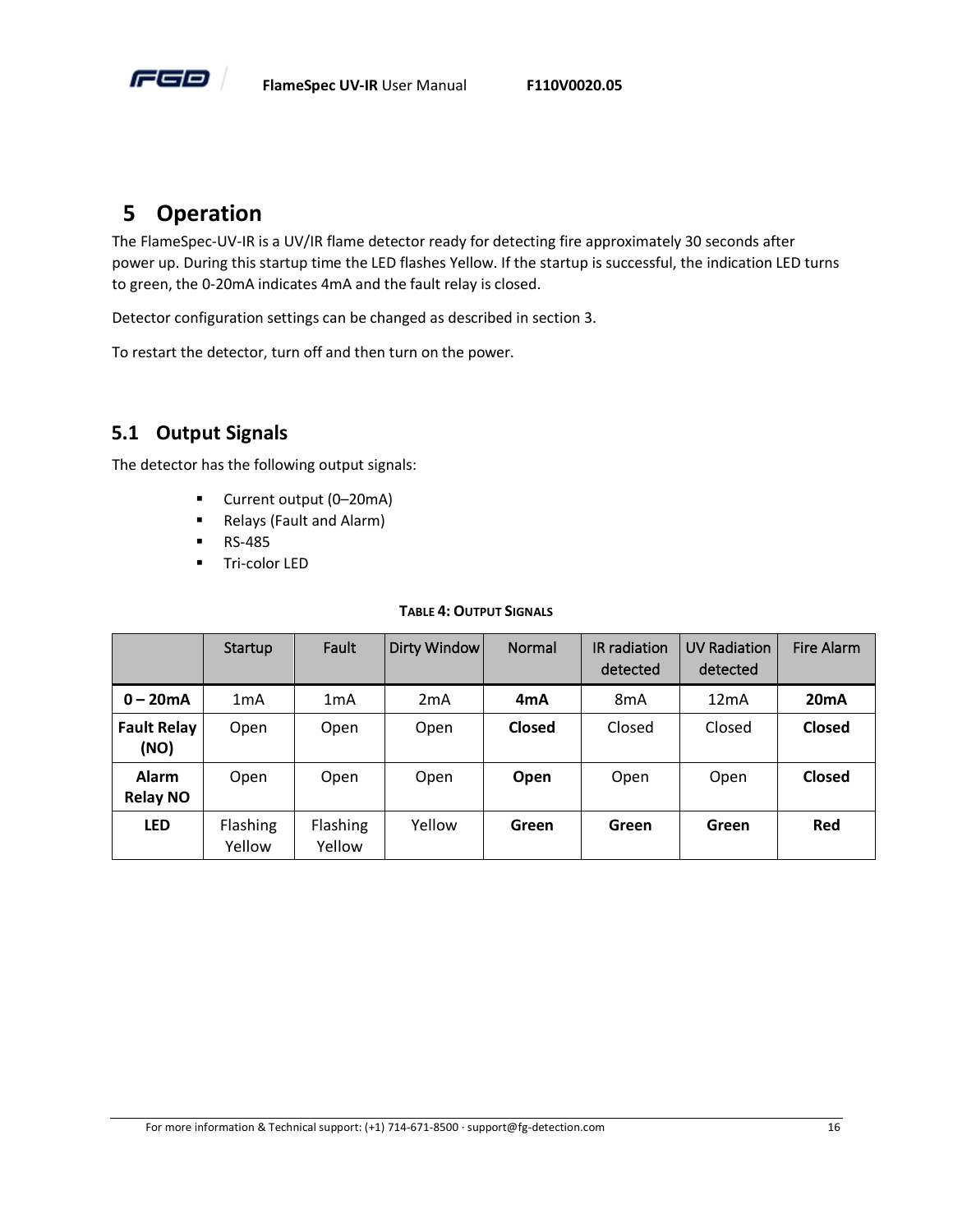

## <span id="page-21-0"></span>**5.2 Testing**

The detector has a Built-In-Test (BIT) capability to ensure proper operation and to make sure that the window is not dirty. The BIT process runs automatically at startup and periodically during the operation of the detector. The BIT can also be initiated manually by short circuiting the "Manual BIT" terminal and the "24 VDC (-)" terminal for one second (see [Table 3\)](#page-16-2) or by using the FGD communicator software (connected through RS-485).

In case of "Dirty Window" fault the detector may still detect flames but at a lower sensitivity.

When "Manual BIT – [Alarm Output Test](#page-15-5)" feature is enabled (see section [3.7\)](#page-15-5), a successful Manual BIT will activate the following alarm outputs for a few seconds:

- 1. The led in the front of the detector will turn red.
- 2. The 0-20mA current output will be set to 20mA.
- 3. The alarm relay will close.



**Make sure to disable all fire extinguishing actions or alarms connected to the detector, when the manual BIT is initiated and the "Manual BIT – Alarm Output Test" is enabled, as the manual BIT will set the 0-20mA terminal to 20mA and close the alarm relay.**

## <span id="page-21-1"></span>**5.3 Maintenance**

After powering up, the detector should work maintenance free with the exception of optical window cleaning and an annual fire detection operational test.



**The sensor module in the front half of the detector contains no serviceable components and should never be opened. The terminal compartment at the back is the only part of the housing that should be opened by the user.** 

**Any violation of these instructions will invalidate the warranty.**

## 5.3.1 Cleaning Procedure

To clean the detector:

- **a)** Disconnect the power to the unit and disable/inhibit any extinguishing equipment that is connected to the unit.
- **b)** Use water and detergent to clean the detector viewing window and reflector. Rinse with a soft cloth, cotton swab, or tissue.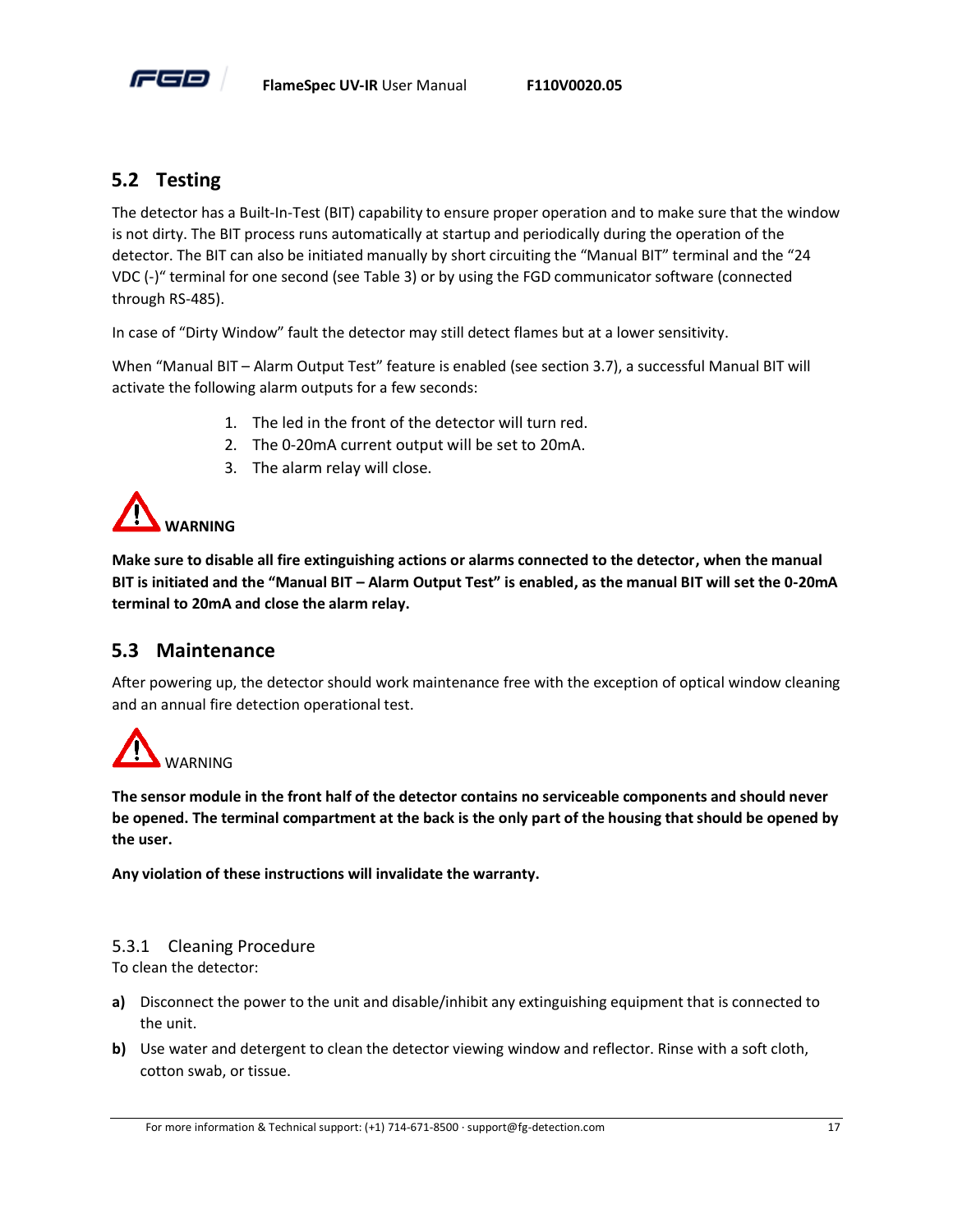

**c)** Where dust, dirt or moisture accumulates on the window, first clean the window with a soft optical cloth and detergent, and then rinse with a clean soft cloth, cotton swab, or tissue.

## <span id="page-22-0"></span>**5.4 Troubleshooting**

In case of problem in the operation of the detector, please consult with the following table before calling for help:

| <b>Problem</b>                                                           | <b>Possible Cause</b>              | <b>Corrective Action</b>                                                                                                                               |
|--------------------------------------------------------------------------|------------------------------------|--------------------------------------------------------------------------------------------------------------------------------------------------------|
| LEDs Off<br>Fault Relay is open<br>Current output at 0mA                 | No power to the unit               | Check that the power is<br>$\bullet$<br>connected to the detector.<br>Check power polarity.<br>$\bullet$<br>Check wiring in the detector.<br>$\bullet$ |
| Yellow LED constantly on<br>Fault Relay is open<br>Current output at 0mA | Power problems                     | Check the voltage between the<br>"24VDC $(+)$ " and "24VDC $(-)$ "<br>terminals to verify that it is in the<br>allowed range (see section 6.2)         |
| Yellow LED constantly on<br>Fault Relay is open<br>$0-20$ mA at $2mA$    | <b>BIT Fault</b>                   | Clean detector window.<br>$\bullet$<br>Restart the detector (by turning<br>$\bullet$<br>the power off and then back on).                               |
| Red LED constantly on                                                    | Detector is in alarm<br>latch mode | Restart the detector (by turning the<br>power off and then back on).                                                                                   |
| Alarm Relay closed and<br>current output is at 20mA                      | Detector is exposed<br>to a flame  | Check cause of alarm.<br>$\bullet$<br>If caused by "friendly fire", re-<br>$\bullet$<br>position the detector so that it is<br>not affected by it.     |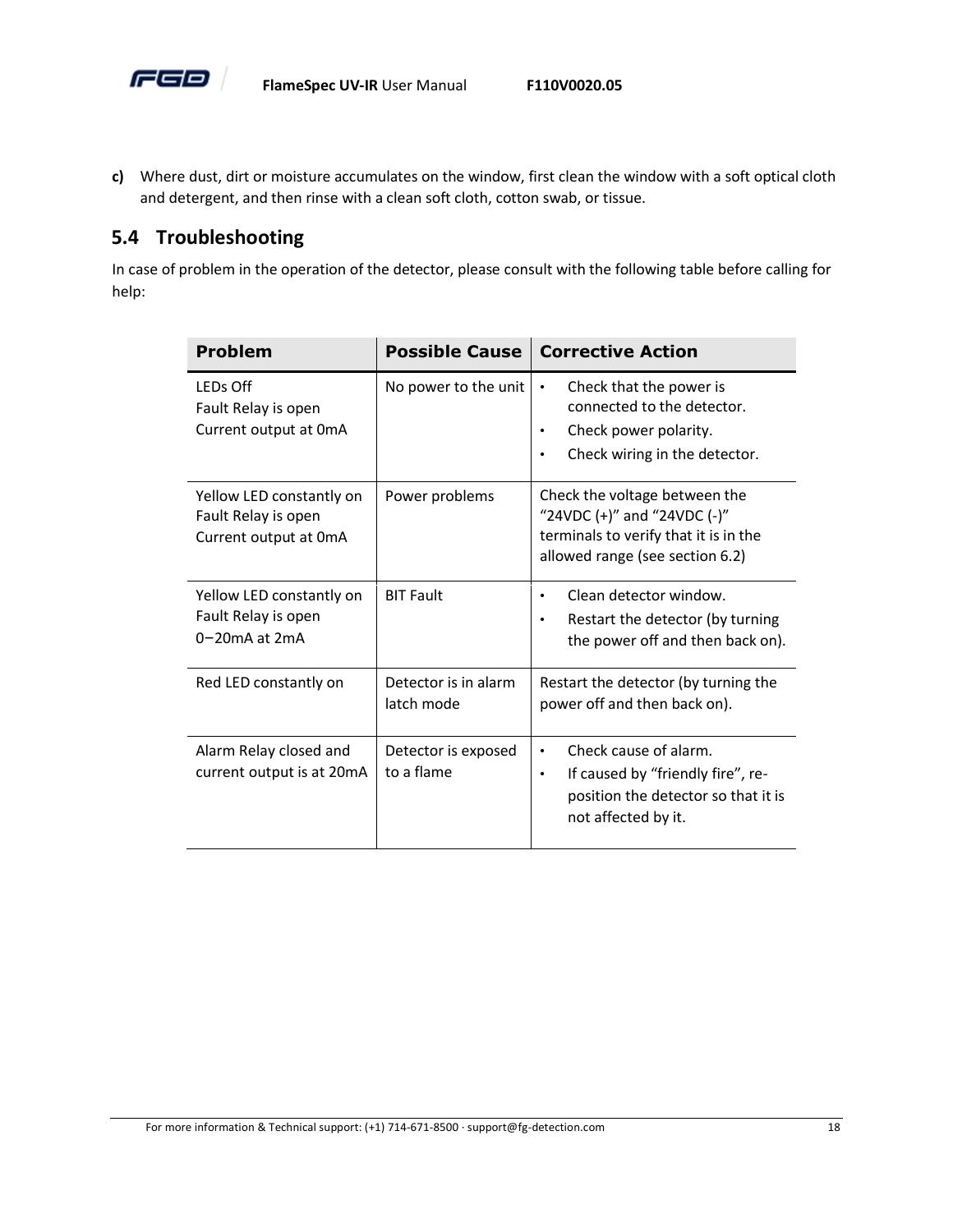

# <span id="page-23-0"></span>**6 Specifications**

## <span id="page-23-1"></span>**6.1 Fire Detection**

- Detection time and distance:
	- o FLS-UV-IR:
		- 5ms for fast fire burst or explosion
		- $\blacksquare$  1s for 1ft<sup>2</sup> (0.1m<sup>2</sup>) N-heptane pan fire at 0-50 ft (0-15m)
		- $\sim$  <2s for 1ft<sup>2</sup> (0.1m<sup>2</sup>) N-heptane pan fire at 50-100 ft (15-30m)
	- o FLS-UV-IR-F
		- 5ms for fast fire burst or explosion
		- **1.5s** for 1ft<sup>2</sup> (0.1m<sup>2</sup>) N-heptane pan fire at 0-50 ft (0-15m)
		- $\sim$  <3s for 1ft<sup>2</sup> (0.1m<sup>2</sup>) N-heptane pan fire at 50-100 ft (15-30m)
- Field of view: 90° Horizontal, 80° Vertical
- Time Delay: 0-30 seconds (adjustable)
- Built-in test: Automatic and Manual

## <span id="page-23-2"></span>**6.2 Electrical Specifications**

- Operating Voltage: 24 VDC nominal (18-32 VDC)
- Current Consumption:
	- o Standby 120mA
	- o Maximum 180mA all systems in operation (including window heater)
- Cable Entries: 2x conduit entries 3/4" 14NPT or M25x1.5
- $\bullet$  Wiring: 12-20AWG (2.5-0.35mm<sup>2</sup>)

## <span id="page-23-3"></span>**6.3 Outputs**

- Relays: Volt-free contacts rated 2A at 30 VDC
	- o Alarm: Normally open
	- $\circ$  Fault<sup>2</sup>: Normally open energized

For more information & Technical support: (+1) 714-671-8500 · support@fg-detection.com 19

<sup>&</sup>lt;sup>2</sup> The FAULT relay will normally be energized and the contact will be closed during normal operation of the detector. The contact will be open at fault condition or low voltage.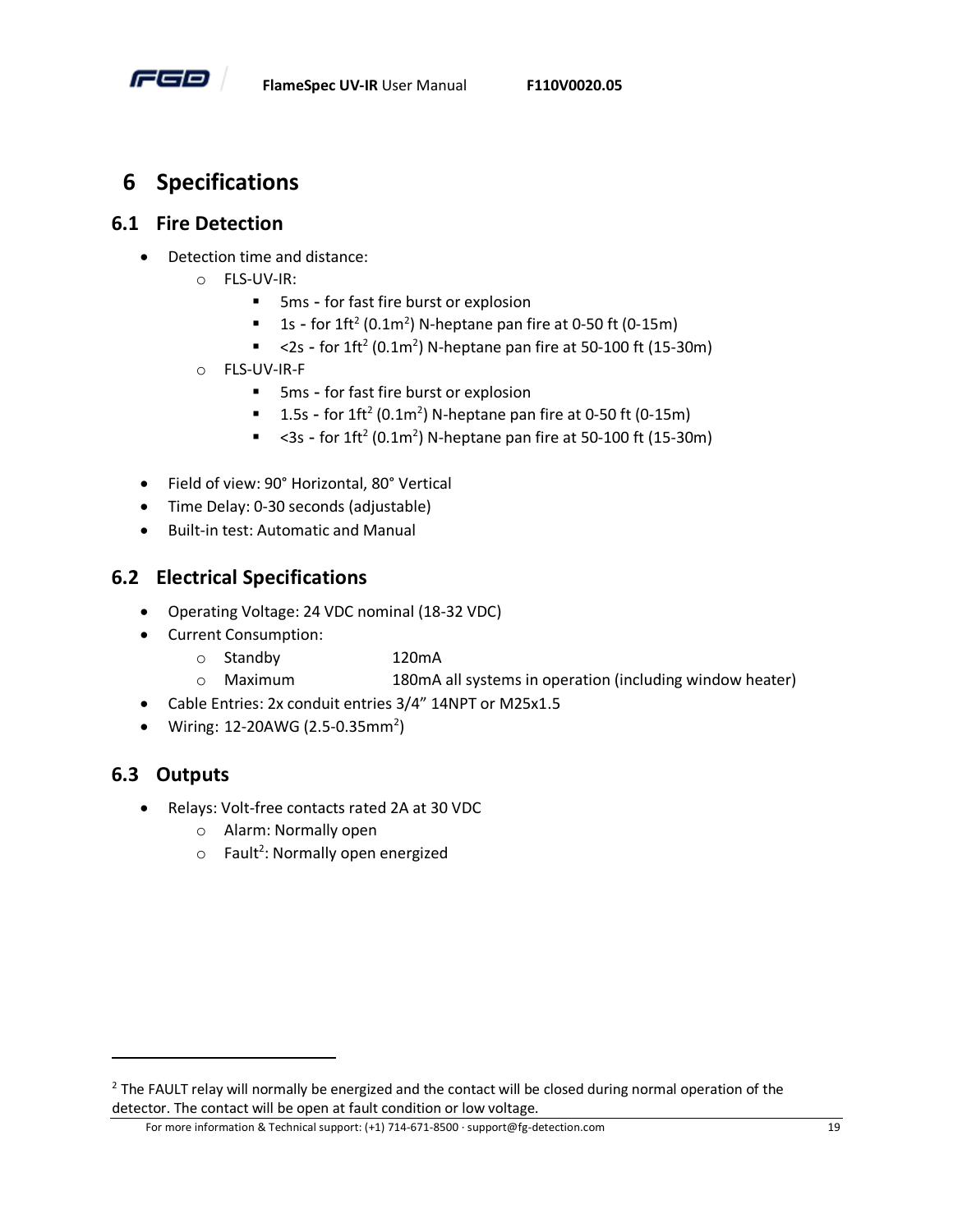

• 0-20mA (stepped) current output: 3 wire and 4 (isolated) wire configurations (sink and source).

The 0-20 mA output at different detectors status are define at the below table. The max load of 0-20 is max 500 ohm at 18-32 VDC. The 0-20 mA is sink isolated and can be configured as source.

| Detector status    | Output                   |
|--------------------|--------------------------|
| Fault              | 0 mA or $1$ mA $\pm$ 10% |
| <b>BIT fault</b>   | 2 mA ±10%                |
| Normal             | 4 mA ±10%                |
| <b>IR Detected</b> | $8mA + 10%$              |
| UV Detected        | 12mA ±10%                |
| Alarm              | 20 mA ±5%                |

- Tri-colour LED indication
- Modbus RTU compatible protocol on RS-485

## <span id="page-24-0"></span>**6.4 Mechanical Specifications**

- Size: 5.51 x 3.54× 3.54″ (140×90×90mm)
- Weight:
	- o Detector (Stainless Steel 316): 6.6 lbs. (3 kg)
	- o Tilt mount (Stainless steel 316): 3.3 lbs. (1.5 kg)

## <span id="page-24-1"></span>**6.5 Environmental Specifications**

- Temperature Range:
	- o Operating  $-67^\circ$ F to + 167°F (-55°C to +75°C)
	- $\circ$  Option -67°F to + 185°F (-55°C to +85°C)
	- o Storage  $-67^\circ$ F to + 185 $^\circ$ F (-55 $^\circ$ C to +85 $^\circ$ C)
- Humidity: up to 99%, non-condensing
- Ingress Protection: IP66 & 68 (2m, 24hr); NEMA 4X & 6P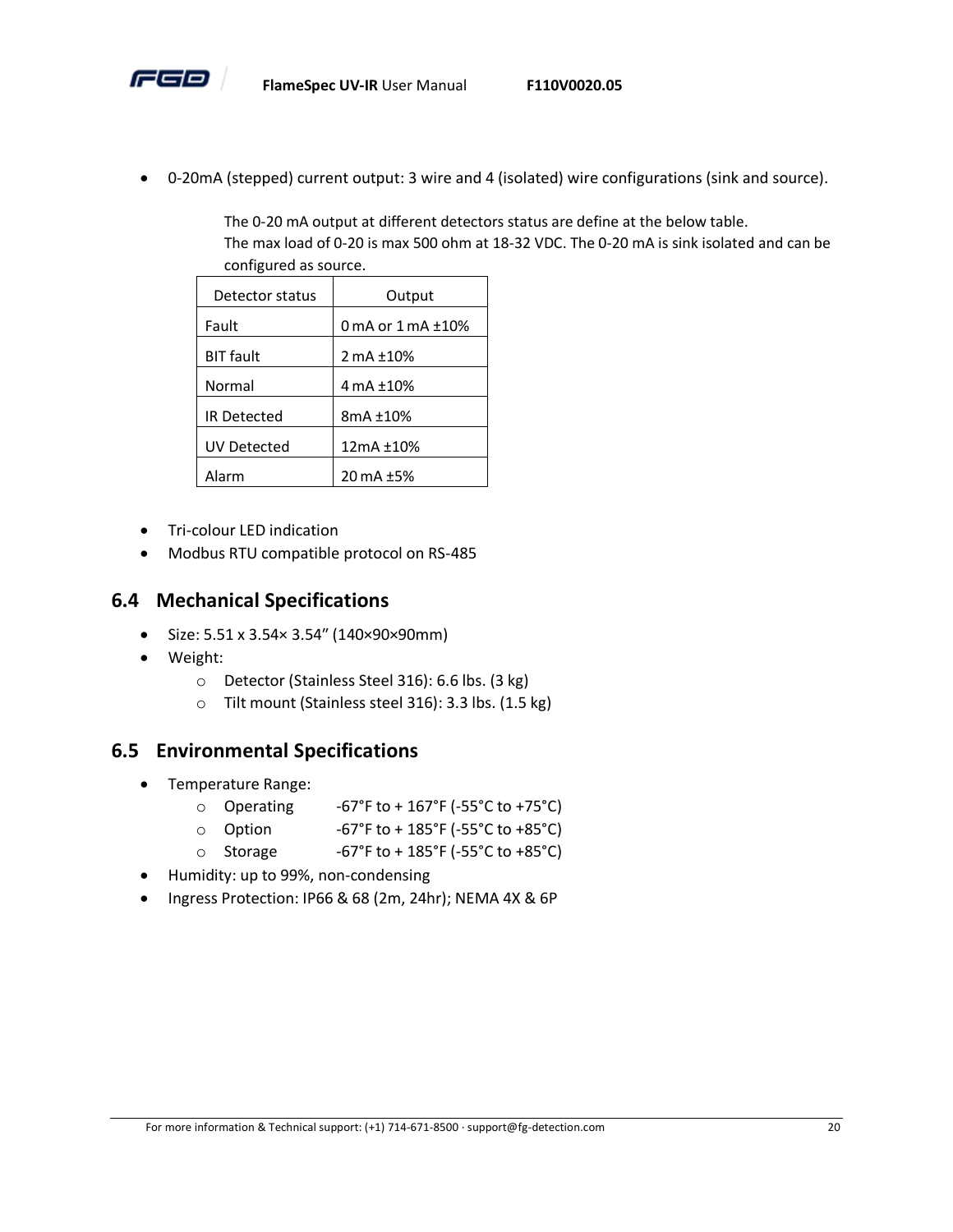

## <span id="page-25-0"></span>**6.6 Label Figures**

<span id="page-25-1"></span>6.6.1 Ex db Mfg.  $P/N$ S/N Date ICQC 19 ATEX  $\langle \xi \chi \rangle_{\parallel 2 \, \text{G D}}$  $C \epsilon_{2549}$ △ Warning / Attention 0424 X Ex db IIC T5 Gb Ex tb IIIC T95"C Db -55°C<Ta<75°C Ex db IIC T4 Gb Ex tb IIIC T105°C Db -55°C<Ta<85°C Read and understand instruction manual before IP66 & 68 (2m, 24hr) operating. Do not open when an explosive atmosphere is present. Seal All Conduits within 18 inches. Class I, Div. 1, Groups B, C & D; T4 FM19CA0035X Do not open when energized. Class I, Zone 1, AEx/Ex db IIC T4 Gb T4 -50°C≤Ta≤85°C FM T5-50°C≤Ta≤75°C lis APPROVED **IECEX** Ex db IIC T4 Gb T4 -50°C≤Ta≤85°C Lire et comprendre le manuel d instruction avant FMG19.0015X T5-50°C≤Ta≤75°C l'utilisation. Ne pas ouvrir quand une atmosphère Type 4X/6P explosive est présente. Sceller tous les conduits Vin: 18-32 VDC Imax: 180mA Standby: 120mA pour les 18 pouces. De pas ouvrir lorsqu'il est sous Fire & Gas Detection Technologies tension. 4222 E. La Palma Ave. 150 Anaheim, CA USA

#### 6.6.2 Ex db eb

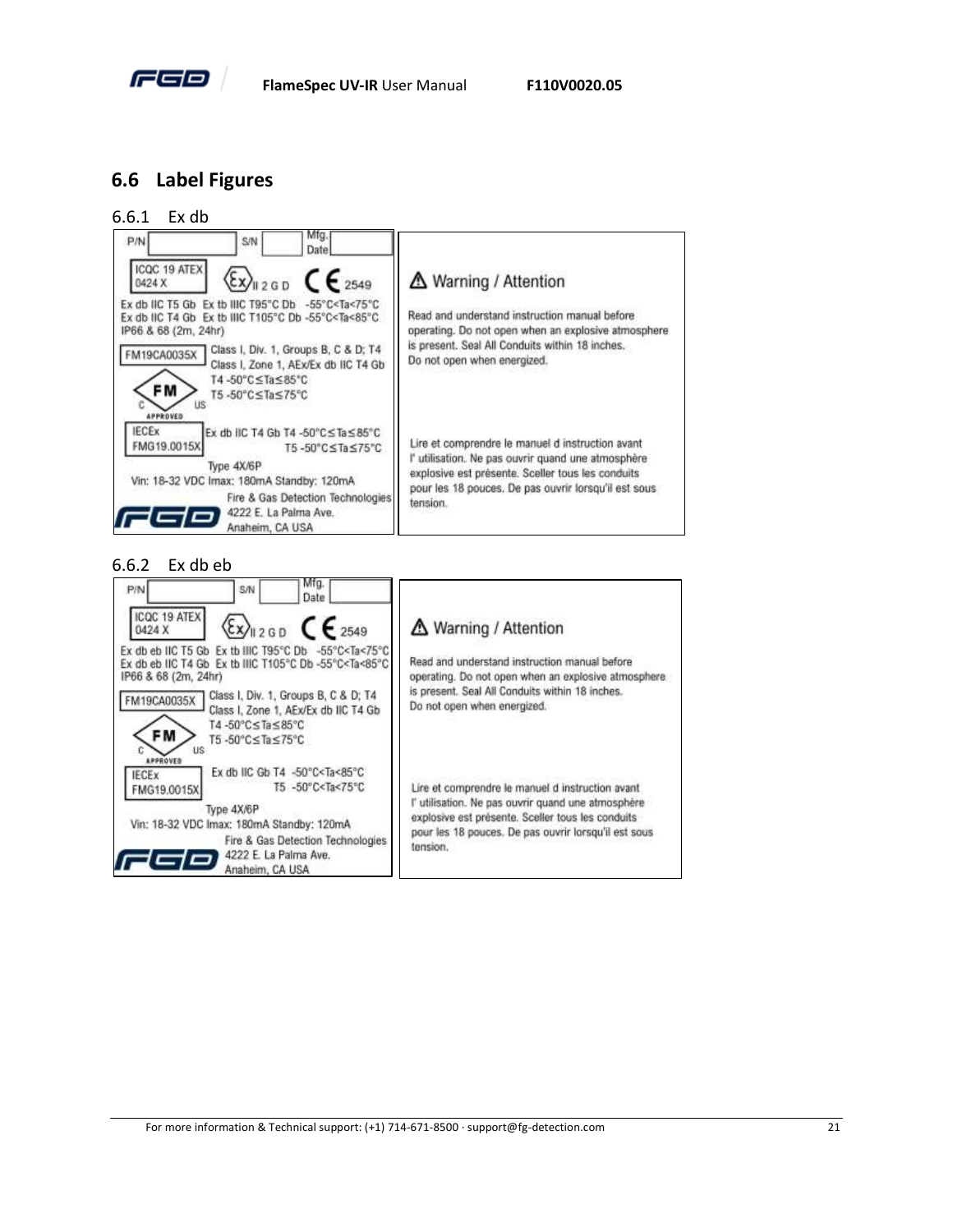

## <span id="page-26-0"></span>**6.7 Approvals**

Note: All items are designed and tested to meet the relevant requirements.

- Explosion proof:
	- o ATEX: II 2 G D
		- Ex db IIC T5 Gb or Ex db eb IIC T5 Gb and Ex tb IIIC T95°C Db -55°C<Ta<75°C Ex db IIC T4 Gb or Ex db eb IIC T4 Gb and Ex tb IIIC T105°C Db -55°C<Ta<85°C
	- o IECEx: Ex db IIC T5 Gb -50°C≤Ta≤75°C Ex db IIC T4 Gb -50°C≤Ta≤85°C

FM & FMC: Class I, Div. 1, Groups B, C & D; T4 Class I, Zone 1, AEx/Ex db IIC T4 Gb T4 -50°C≤Ta≤85°C T5 -50°C≤Ta≤75°C

- Performance:
	- o ANSI FM 3260
	- o EN 54-10
- Functional safety (pending): SIL 2 per IEC 61508
- DNV GL:

Designed to meet standard DNVGL-CG-0339 for open deck locations Temperature class D; Vibration Class A, B and C

• EAC CU TR

## <span id="page-26-1"></span>**6.8 Electromagnetic Compatibility**

The detector fully complies with EMC directive 2014/30/EU and protected against interference caused by RFI and EMI. The cables to the detector must be shielded and the detector must be grounded in order to comply to the EMC directive.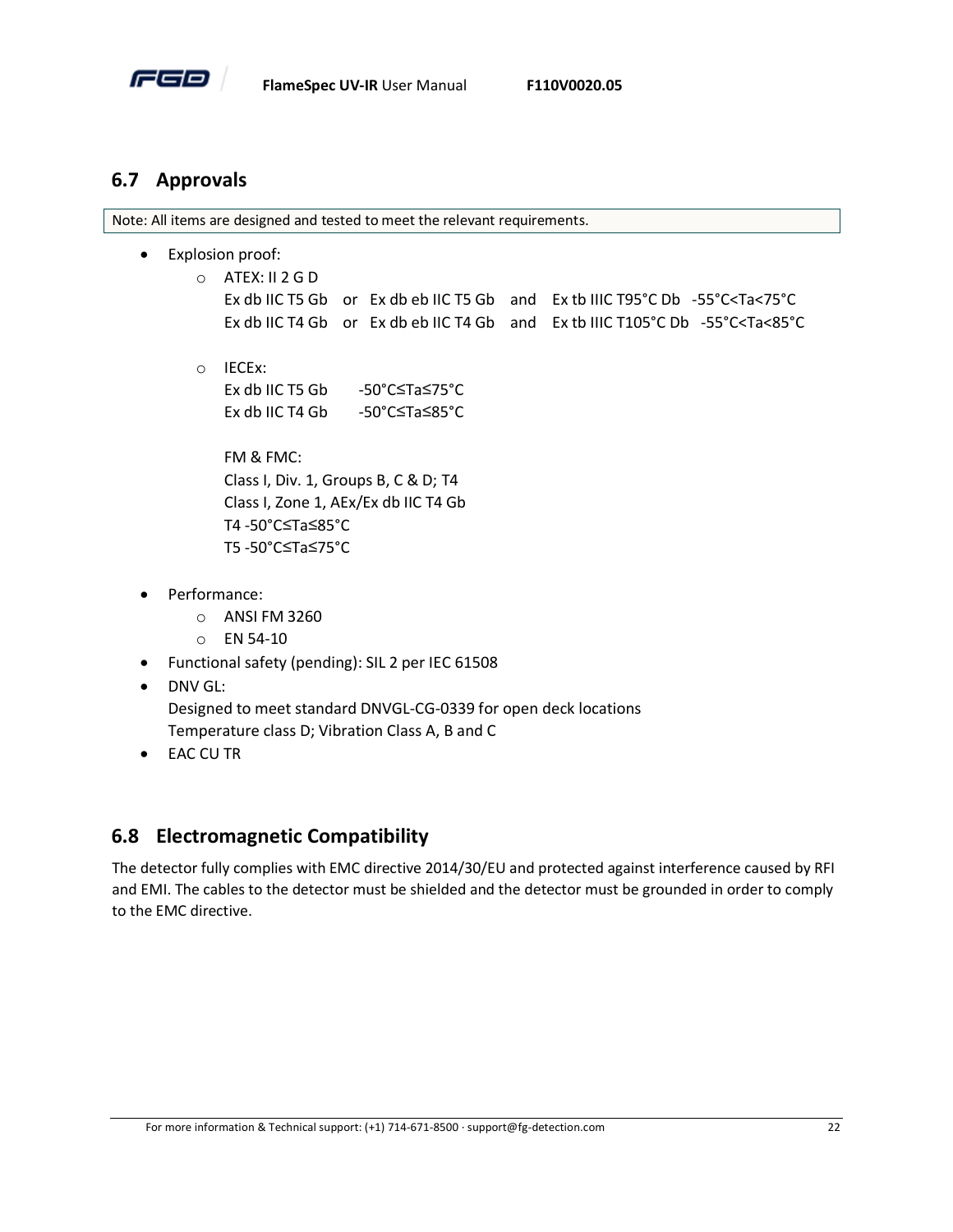

# <span id="page-27-0"></span>**7 Warranty**

FIRE & GAS DETECTION TECHNOLOGIES INC. agrees to extend to Purchaser/Distributor a warranty on the FIRE & GAS DETECTION TECHNOLOGIES INC. supplied components of the FlameSpec products. FIRE & GAS DETECTION TECHNOLOGIES INC. warrants to Purchaser/Distributor that the products are free from defects in materials and workmanship for a period of five (5) years, commencing with the date of delivery to Purchaser/Distributor. FIRE & GAS DETECTION TECHNOLOGIES INC. expressly excludes damage incurred in transit from the factory or other damage due to abuse, misuse, improper installation, lack of maintenance or "Act of God" which are above and beyond its control. FIRE & GAS DETECTION TECHNOLOGIES INC. will, upon receipt of any defective product, transportation prepaid, repair or replace it at its sole discretion if found to have been defective when shipped. Said repair or replacement is FIRE & GAS DETECTION TECHNOLOGIES INC. sole liability under this warranty and FIRE & GAS DETECTION TECHNOLOGIES INC. liability shall be limited to repair or replacement of the component found defective and shall not include any liability for consequential or other damages. The customer is responsible for all freight charges and taxes due on shipments both ways. This warranty is exclusive of all other warranties express or implied.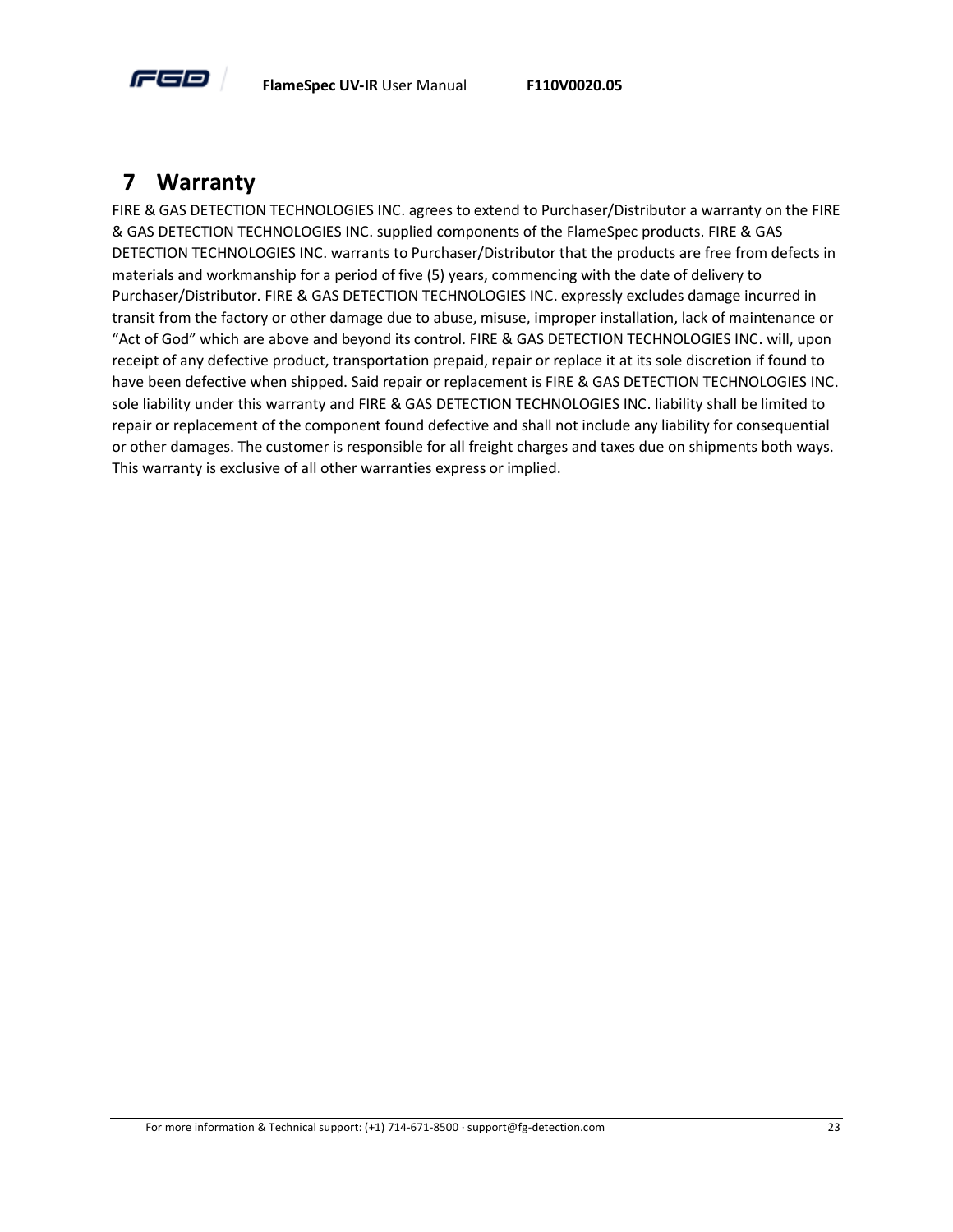

# <span id="page-28-0"></span>**Appendix A Response Characteristics FLS-UV-IR**

# **A.1 Response to different fire scenarios**

<span id="page-28-1"></span>The following tables show test results of detection distances and times for different fire scenarios. Each table lists results for a different sensitivity setting. For liquid fires the size of fire refers to the size of the pan, filled with the fuel. For gas fires the length of the plume is listed.

## **Extreme Sensitivity**

| Fuel            | <b>Size</b>     | <b>Distance Feet</b> | Average Response |
|-----------------|-----------------|----------------------|------------------|
|                 |                 | (m)                  | Time (Seconds)   |
| N-Heptane       | $1 \times 1$ ft | 98 (30)              | 2.0              |
| Gasoline        | $2 \times 2$ ft | 197(60)              | 3.3              |
| Gasoline        | $1 \times 1$ ft | 98 (30)              | 1.8              |
| Methane         | 32-in Plume     | 59 (18)              | 1.4              |
| <b>LPG</b>      | 32-in Plume     | 75 (23)              | 1.2              |
| Diesel          | $1 \times 1$ ft | 75 (23)              | 2.6              |
| JP <sub>5</sub> | $1 \times 1$ ft | 75 (23)              | 3.3              |
| Kerosene        | $1 \times 1$ ft | 75 (23)              | 1.8              |
| Methanol        | $1 \times 1$ ft | 52 (16)              | 0.8              |
| Ethanol         | $1 \times 1$ ft | 62(19)               | 4.1              |
| Isopropanol     | $1 \times 1$ ft | 75 (23)              | 2.2              |
| Polypropylene   | $1 \times 1$ ft | 49 (15)              | 1.4              |
| Paper           | $1 \times 1$ ft | 33(10)               | 1.2              |
| H <sub>2</sub>  | 32-in Plume     | 66 (20)              | 6.4              |

#### **High Sensitivity**

| Fuel            | <b>Size</b>     | <b>Distance Feet</b> | Average Response |
|-----------------|-----------------|----------------------|------------------|
|                 |                 | (m                   | Time (Seconds)   |
| N-Heptane       | $1 \times 1$ ft | 75 (23)              | 1.7              |
| <b>LPG</b>      | 32-in Plume     | 56 (17)              | 1.6              |
| JP <sub>5</sub> | $1 \times 1$ ft | 56 (17)              | 1.8              |
| Methanol        | $1 \times 1$ ft | 43 (13)              | 3.2              |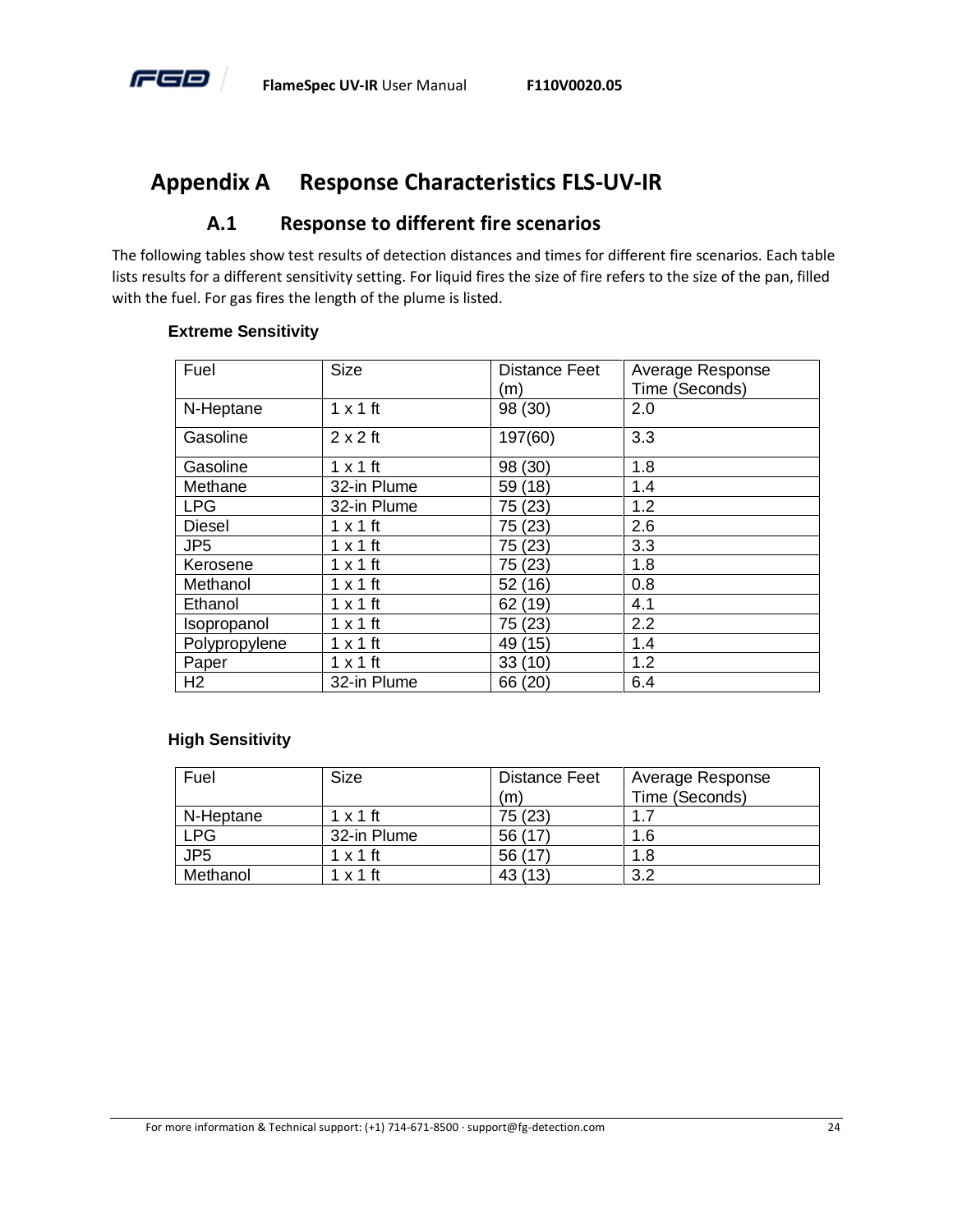

## **Medium Sensitivity**

| Fuel            | <b>Size</b>     | <b>Distance Feet</b> | Average Response |
|-----------------|-----------------|----------------------|------------------|
|                 |                 | (m)                  | Time (Seconds)   |
| N-Heptane       | $1 \times 1$ ft | 49 (15)              | 1.0              |
| Gasoline        | $1 \times 1$ ft | 49 (15)              | 1.3              |
| Methane         | 32-in Plume     | 30(9)                | 0.9              |
| <b>LPG</b>      | 32-in Plume     | 33(10)               | 1.2              |
| <b>Diesel</b>   | $1 \times 1$ ft | 36(11)               | 1.2              |
| JP <sub>5</sub> | $1 \times 1$ ft | 36(11)               | 1.2              |
| Kerosene        | $1 \times 1$ ft | 36(11)               | 0.9              |
| Methanol        | $1 \times 1$ ft | 30(9)                | 1.3              |
| Ethanol         | $1 \times 1$ ft | 31(9.5)              | 2.9              |
| Isopropanol     | $1 \times 1$ ft | 36(11)               | 0.8              |
| Polypropylene   | $1 \times 1$ ft | 23(7)                | 0.9              |
| Paper           | $1 \times 1$ ft | 23(7)                | 1.0              |
| H <sub>2</sub>  | 32-in Plume     | 33(10)               | 1.0              |

## **Low Sensitivity**

| Fuel            | Size            | Distance | Average Response Time |
|-----------------|-----------------|----------|-----------------------|
|                 |                 | Feet (m) | (Seconds)             |
| N-Heptane       | $1 \times 1$ ft | 16(5)    | 1.0                   |
| <b>LPG</b>      | 32-in Plume     | 13(4)    | .2                    |
| JP <sub>5</sub> | $1 \times 1$ ft | 16(5)    | ່າ                    |
| Methanol        | $1 \times 1$ ft | 10(3)    | ົ                     |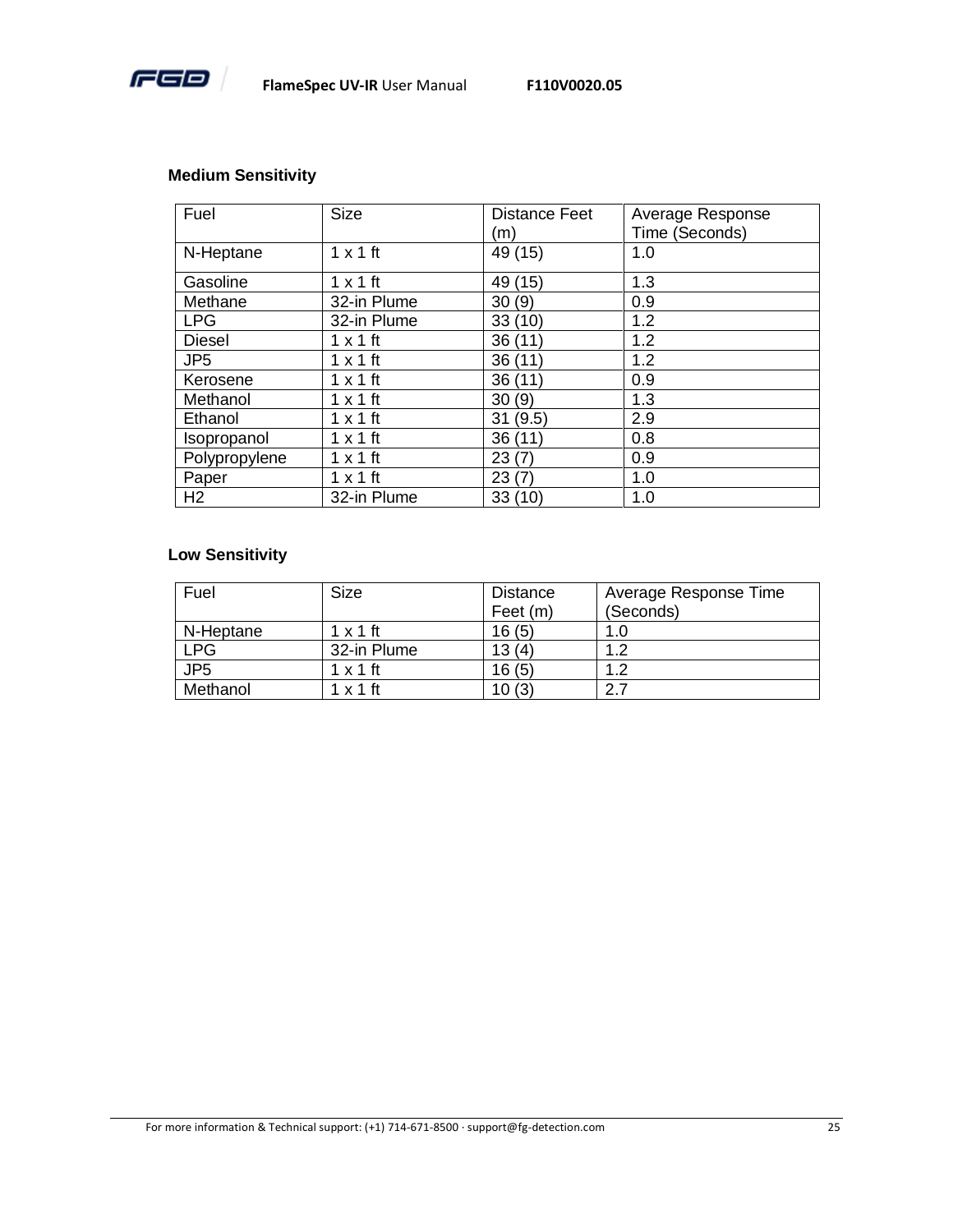

## **A.2 False Alarm Immunity**

<span id="page-30-0"></span>The following table shows test results of false alarm immunity for detectors configured to "Extreme" sensitivity. For each radiation source a distance is listed. This is the minimum tested distance, from which the detectors did not alarm when exposed to the radiation source (either modulated or non-modulated).

#### **False Stimuli only at Extreme Sensitivity**

| <b>False Alarm Source</b>              | Maximum Distance in ft (m) |
|----------------------------------------|----------------------------|
| Sunlight, Direct, Reflected            |                            |
| Incandescent frosted glass light, 300W | 2(0.5)                     |
| Fluorescent, 70W (3x23.3W)             | 2(0.5)                     |
| Electric arc                           | 2(0.5)                     |
| Arc welding                            | 10(3)                      |
| Radiation heater, 1850W                | 2(0.5)                     |
| Quartz lamp (1000W) shielded           | 2(0.5)                     |
| Quartz lamp (500W) non-shielded        | 7 (2)                      |
| Mercury vapor lamp 160Wx3              | 2(0.5)                     |
| <b>Car Exhausts</b>                    | 2(0.5)                     |
| Projector led                          | 2(0.5)                     |
| Solenoid bell                          | 2(0.5)                     |
| Soldering iron                         | 2(0.5)                     |
| <b>Electric Drill</b>                  | 2(0.5)                     |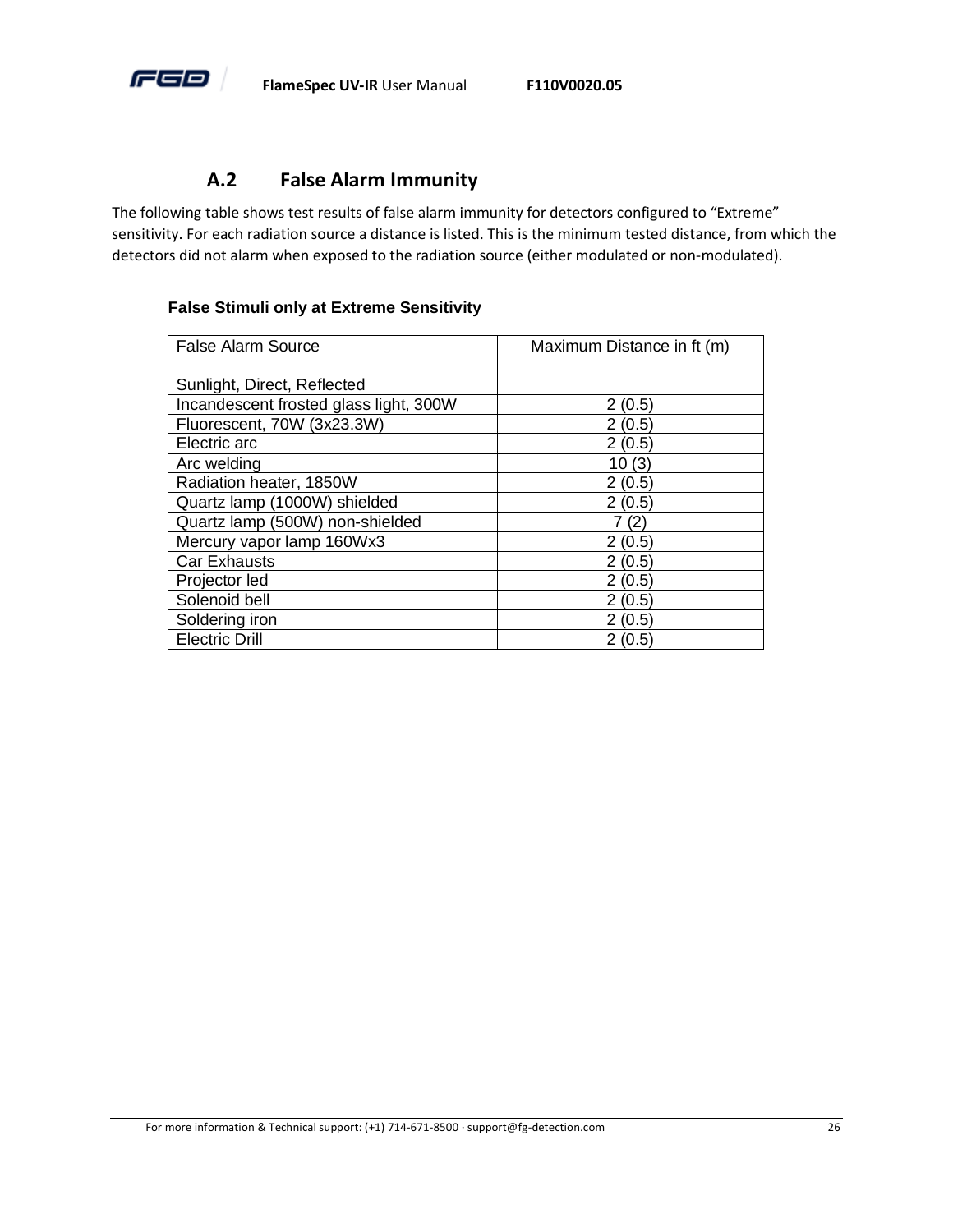

# <span id="page-31-0"></span>**Appendix B Response Characteristics FLS-UV-IR-F**

## **B.1 Response to different fire scenarios**

<span id="page-31-1"></span>The following tables show test results of detection distances and times for different fire scenarios. Each table lists results for a different sensitivity setting. For liquid fires the size of fire refers to the size of the pan, filled with the fuel. For gas fires the length of the plume is listed.

#### **Extreme Sensitivity**

| Fuel            | <b>Size</b>     | Distance Feet (m) | Average Response |
|-----------------|-----------------|-------------------|------------------|
|                 |                 |                   | Time (Seconds)   |
| N-Heptane       | $1 \times 1$ ft | 98 (30)           | 3.2              |
| Gasoline        | $2 \times 2$ ft | 197(60)           | 5.3              |
| Gasoline        | $1 \times 1$ ft | 98 (30)           | 3.4              |
| Methane         | 32-in Plume     | 59 (18)           | 1.6              |
| <b>LPG</b>      | 32-in Plume     | 75 (23)           | 1.2              |
| <b>Diesel</b>   | $1 \times 1$ ft | 75 (23)           | 4.3              |
| JP <sub>5</sub> | $1 \times 1$ ft | 75 (23)           | 7.0              |
| Kerosene        | $1 \times 1$ ft | 75 (23)           | 2.9              |
| Methanol        | $1 \times 1$ ft | 59 (18)           | 3.6              |
| Ethanol         | $1 \times 1$ ft | 72 (22)           | 4.5              |
| Isopropanol     | $1 \times 1$ ft | 75 (23)           | 2.8              |
| Polypropylene   | $1 \times 1$ ft | 49 (15)           | 1.8              |
| Paper           | $1 \times 1$ ft | 33(10)            | 2.6              |

#### **High Sensitivity**

| Fuel            | Size            | Distance Feet (m) | Average Response<br>Time (Seconds) |
|-----------------|-----------------|-------------------|------------------------------------|
| N-Heptane       | $1 \times 1$ ft | 75 (23)           | 1.6                                |
| LPG             | 32-in Plume     | 56 (17)           | 1.6                                |
| JP <sub>5</sub> | $1 \times 1$ ft | 56 (17)           | 2.3                                |
| Methanol        | $1 \times 1$ ft | 43 (13)           | ィっ                                 |

#### **Medium Sensitivity**

| Fuel          | <b>Size</b>     | Distance Feet (m) | Average Response<br>Time (Seconds) |
|---------------|-----------------|-------------------|------------------------------------|
| N-Heptane     | $1 \times 1$ ft | 49 (15)           | 1.4                                |
| Gasoline      | $1 \times 1$ ft | 49 (15)           | 2.7                                |
| Methane       | 32-in Plume     | 30(9)             | 0.9                                |
| <b>LPG</b>    | 32-in Plume     | 33(10)            | 1.3                                |
| <b>Diesel</b> | $1 \times 1$ ft | 36(11)            | 1.6                                |

For more information & Technical support: (+1) 714-671-8500 · support@fg-detection.com 27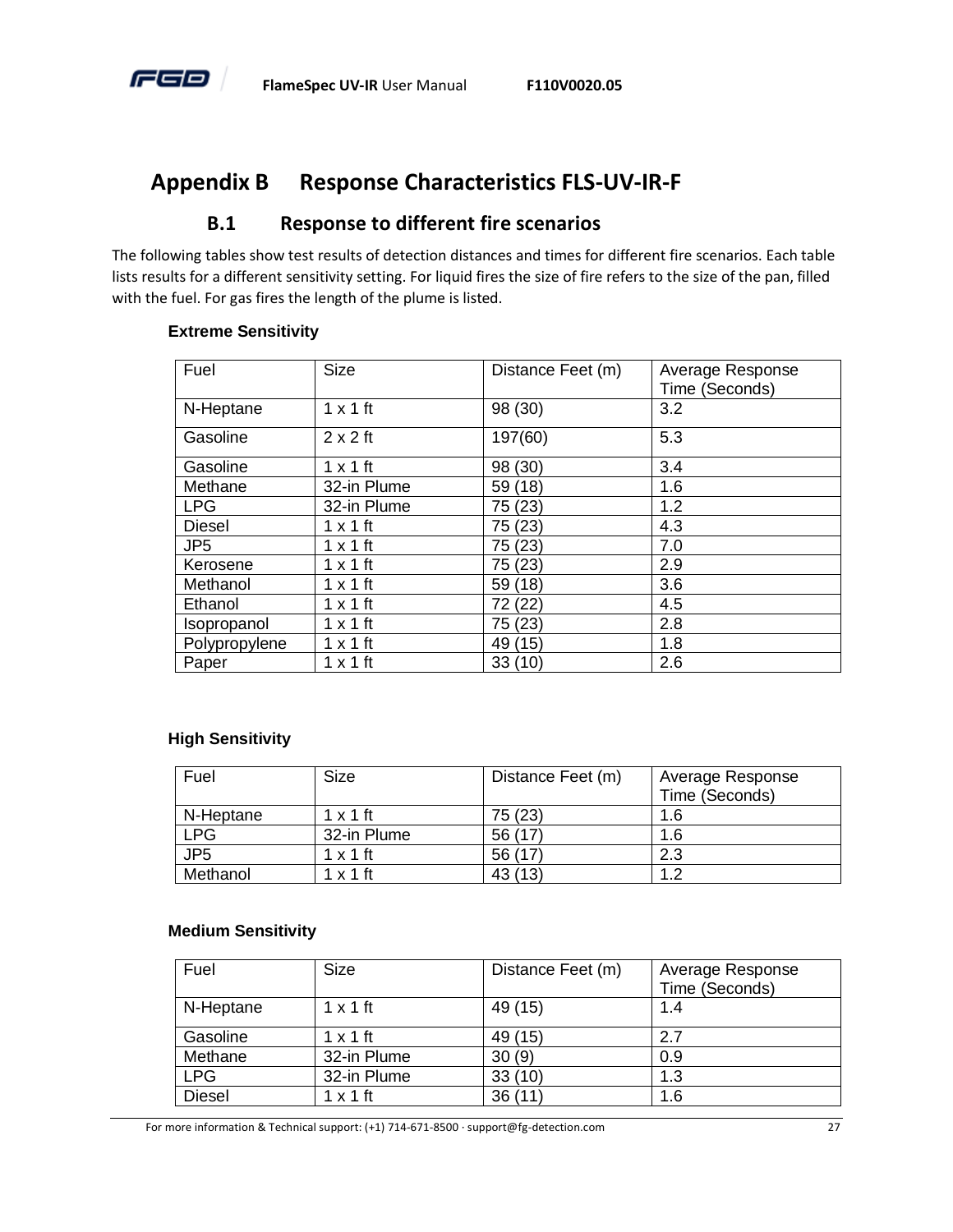

| JP <sub>5</sub> | $1 \times 1$ ft | 36(11)  | 1.5 |
|-----------------|-----------------|---------|-----|
| Kerosene        | $1 \times 1$ ft | 36(11)  | 1.4 |
| Methanol        | $1 \times 1$ ft | 30(9)   | 1.3 |
| Ethanol         | $1 \times 1$ ft | 31(9.5) | 1.2 |
| Isopropanol     | $1 \times 1$ ft | 36(11)  | 1.4 |
| Polypropylene   | $1 \times 1$ ft | 23(7)   | 1.7 |
| Paper           | $1 \times 1$ ft | 23(7)   | 2.0 |

#### **Low Sensitivity**

| Fuel       | Size            | <b>Distance Feet</b> | Average Response |
|------------|-----------------|----------------------|------------------|
|            |                 | (m)                  | Time (Seconds)   |
| N-Heptane  | $1 \times 1$ ft | 16(5)                | 0.9              |
| <b>LPG</b> | 32-in Plume     | 13(4)                | 1.0              |
| JP5        | $1 \times 1$ ft | 16(5)                | 2.6              |
| Methanol   | $1 \times 1$ ft | 10(3)                | 1 <sub>1</sub>   |

## **B.2 False Alarm Immunity**

<span id="page-32-0"></span>The following table shows test results of false alarm immunity for detectors configured to "Extreme" sensitivity. For each radiation source a distance is listed. This is the minimum tested distance, from which the detectors did not alarm when exposed to the radiation source (either modulated or non-modulated).

#### **False Stimuli only at Extreme Sensitivity**

| <b>False Alarm Source</b>              | Maximum Distance in ft (m) |
|----------------------------------------|----------------------------|
| Sunlight, Direct, Reflected            |                            |
| Incandescent frosted glass light, 300W | 2(0.5)                     |
| Fluorescent, 70W (3x23.3W)             | 2(0.5)                     |
| Electric arc                           | 2(0.5)                     |
| Arc welding                            | 10(3)                      |
| Radiation heater, 1850W                | 2(0.5)                     |
| Quartz lamp (1000W) shielded           | 2(0.5)                     |
| Quartz lamp (500W) non-shielded        | 7 (2)                      |
| Mercury vapor lamp 160Wx3              | 2(0.5)                     |
| <b>Car Exhausts</b>                    | 2(0.5)                     |
| Projector led                          | 2(0.5)                     |
| Solenoid bell                          | 2(0.5)                     |
| Soldering iron                         | 2(0.5)                     |
| <b>Electric Drill</b>                  | 2(0.5)                     |